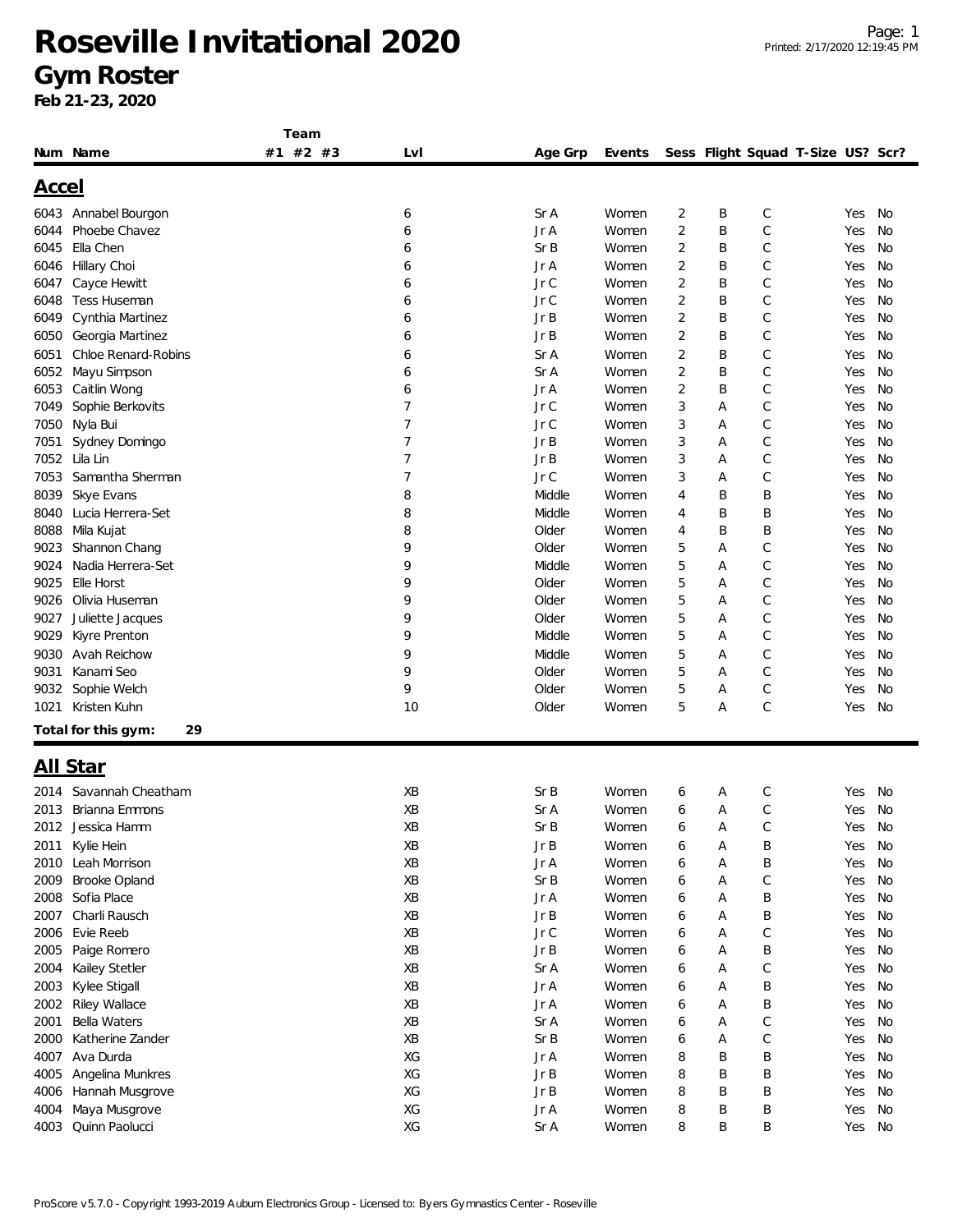**Feb 21-23, 2020**

|                             | Team     |     |                            |        |                |   |                                   |        |    |
|-----------------------------|----------|-----|----------------------------|--------|----------------|---|-----------------------------------|--------|----|
| Num Name                    | #1 #2 #3 | Lvl | Age Grp                    | Events |                |   | Sess Flight Squad T-Size US? Scr? |        |    |
|                             |          |     |                            |        |                |   |                                   |        |    |
| All Star continued          |          |     |                            |        |                |   |                                   |        |    |
| 4002<br>Daisy Takahashi     |          | XG  | Jr A                       | Women  | 8              | B | Β                                 | Yes    | No |
| Katie Hughes<br>304         |          | XP  | Older                      | Women  | 9              | Α | Α                                 | Yes    | No |
| Abigail Wright<br>303       |          | XP  | Middle                     | Women  | 9              | Α | Α                                 | Yes    | No |
| Shayla Zierke<br>302        |          | ΧP  | Older                      | Women  | 9              | Α | Α                                 | Yes    | No |
| Reagan Benson<br>3006       |          | XS  | Sr A                       | Women  | 1              | B | D                                 | Yes    | No |
| Olivia Chandler<br>3005     |          | XS  | SrB                        | Women  | 1              | B | D                                 | Yes    | No |
| Alexis Paixao<br>3004       |          | XS  | SrB                        | Women  | 1              | B | D                                 | Yes    | No |
| Shiloh Patee<br>3003        |          | XS  | Jr B                       | Women  | 1              | B | D                                 | Yes    | No |
| 3002<br>Taron May Petree    |          | XS  | SrB                        | Women  | 1              | Β | D                                 | Yes    | No |
| Nattie Salinovich<br>3001   |          | XS  | Sr A                       | Women  | 1              | B | D                                 | Yes    | No |
| Kaylee Sare<br>3000         |          | XS  | Jr A                       | Women  | $\mathbf{1}$   | B | D                                 | Yes    | No |
|                             |          |     |                            |        |                |   |                                   |        |    |
| Total for this gym:<br>31   |          |     |                            |        |                |   |                                   |        |    |
| <b>Athletic Horizons</b>    |          |     |                            |        |                |   |                                   |        |    |
|                             |          |     |                            |        |                |   |                                   |        |    |
| 6013 Addison Kennedy        |          | 6   | $JrC$                      | Women  | 2              | B | D                                 | Yes    | No |
| 6012<br>Sisi Marinescu      |          | 6   | Jr A                       | Women  | $\overline{c}$ | B | D                                 | Yes    | No |
| Larisa Robinson<br>6010     |          | 6   | SrB                        | Women  | 2              | Β | D                                 | Yes    | No |
| 7005<br>Veronica Briggs     |          | 7   | Sr A                       | Women  | 3              | Α | Β                                 | Yes    | No |
| Faith Buttitta<br>7006      |          | 7   | Jr B                       | Women  | 3              | А | Β                                 | Yes    | No |
| Total for this gym:<br>5    |          |     |                            |        |                |   |                                   |        |    |
|                             |          |     |                            |        |                |   |                                   |        |    |
| <b>Backus</b>               |          |     |                            |        |                |   |                                   |        |    |
|                             |          |     |                            |        |                |   |                                   |        |    |
| 2092<br>Amie Boersma        |          | XB  | SrB                        | Women  | 6              | Β | Α                                 | Yes    | No |
| 2093<br>Leona Cheney        |          | XB  | Sr A                       | Women  | 6              | B | Α                                 | Yes    | No |
| Savannah Gomez<br>2094      |          | XB  | Jr C                       | Women  | 6              | B | Α                                 | Yes    | No |
| Natalie Hoveling<br>2095    |          | XB  | SrB                        | Women  | 6              | Β | Α                                 | Yes    | No |
| 2096<br>Lilia Ludolph       |          | XB  | Jr A                       | Women  | 6              | B | Α                                 | Yes    | No |
| Krystal Ramirez<br>2097     |          | XB  | Jr C                       | Women  | 6              | B | Α                                 | Yes    | No |
| Ella Sanders<br>2098        |          | XB  | Jr B                       | Women  | 6              | B | Α                                 | Yes    | No |
| Avery Blanco<br>3093        |          | XS  | Jr A                       | Women  | 7              | B | C                                 | Yes    | No |
| Taya Christensen<br>3094    |          | XS  | Jr A                       | Women  | 7              | B | C                                 | Yes    | No |
| Faith Gamez<br>3095         |          | XS  | Sr A                       | Women  | 7              | B | C                                 | Yes    | No |
| 3096<br>Ashlynne Howard     |          | XS  | Sr A                       | Women  | 7              | B | С                                 | Yes    | No |
| 3097 Madison Lopez          |          | XS  | SrB                        | Women  | 7              | B | C                                 | Yes    | No |
| 3098 Hayden Matthews        |          | XS  | Jr B                       | Women  | 7              | Β | $\mathsf C$                       | Yes    | No |
| Brianna McKelvie<br>3099    |          | XS  | Sr B                       | Women  | 7              | Β | C                                 | Yes    | No |
| Megan Van Donselaar<br>3100 |          | XS  | Sr B                       | Women  | 7              | B | C                                 | Yes    | No |
| 3101 Valentina Villegas     |          | XS  | $\mathsf{Jr} \ \mathsf{C}$ | Women  | 7              | Β | C                                 | Yes    | No |
|                             |          |     |                            |        |                |   |                                   |        |    |
| Total for this gym:<br>16   |          |     |                            |        |                |   |                                   |        |    |
| <b>Byers Citrus Heights</b> |          |     |                            |        |                |   |                                   |        |    |
|                             |          |     |                            |        |                |   |                                   |        |    |
| 2083 Lylia Aragon           |          | XB  | Older                      | Women  | 1              | Α | Β                                 | Yes    | No |
| Kaylynne Blakley<br>2084    |          | XB  | Younger                    | Women  | 1              | Α | Β                                 | Yes    | No |
| Riley Compton<br>2085       |          | XB  | Younger                    | Women  | 1              | Α | Β                                 | Yes    | No |
| 2086 Charlotte Lamberti     |          | XB  | Younger                    | Women  | 1              | А | Β                                 | Yes    | No |
| Maggie Lowe<br>2087         |          | XB  | Older                      | Women  | 1              | Α | Β                                 | Yes    | No |
| 2088 Abbey Lynch            |          | XB  | Older                      | Women  | 1              | Α | Β                                 | Yes No |    |

2089 Aleena Rai **XB** XB Older Women 1 A B Yes No Maya Ranade XB Middle Women 1 A B Yes No 2091 Nemari Silva Xero (1993) Summari Silva XB Younger Women Now Herman Handburger Women National Andrew Messi Madison Ackerman XS Jr A Women 1 A D Yes No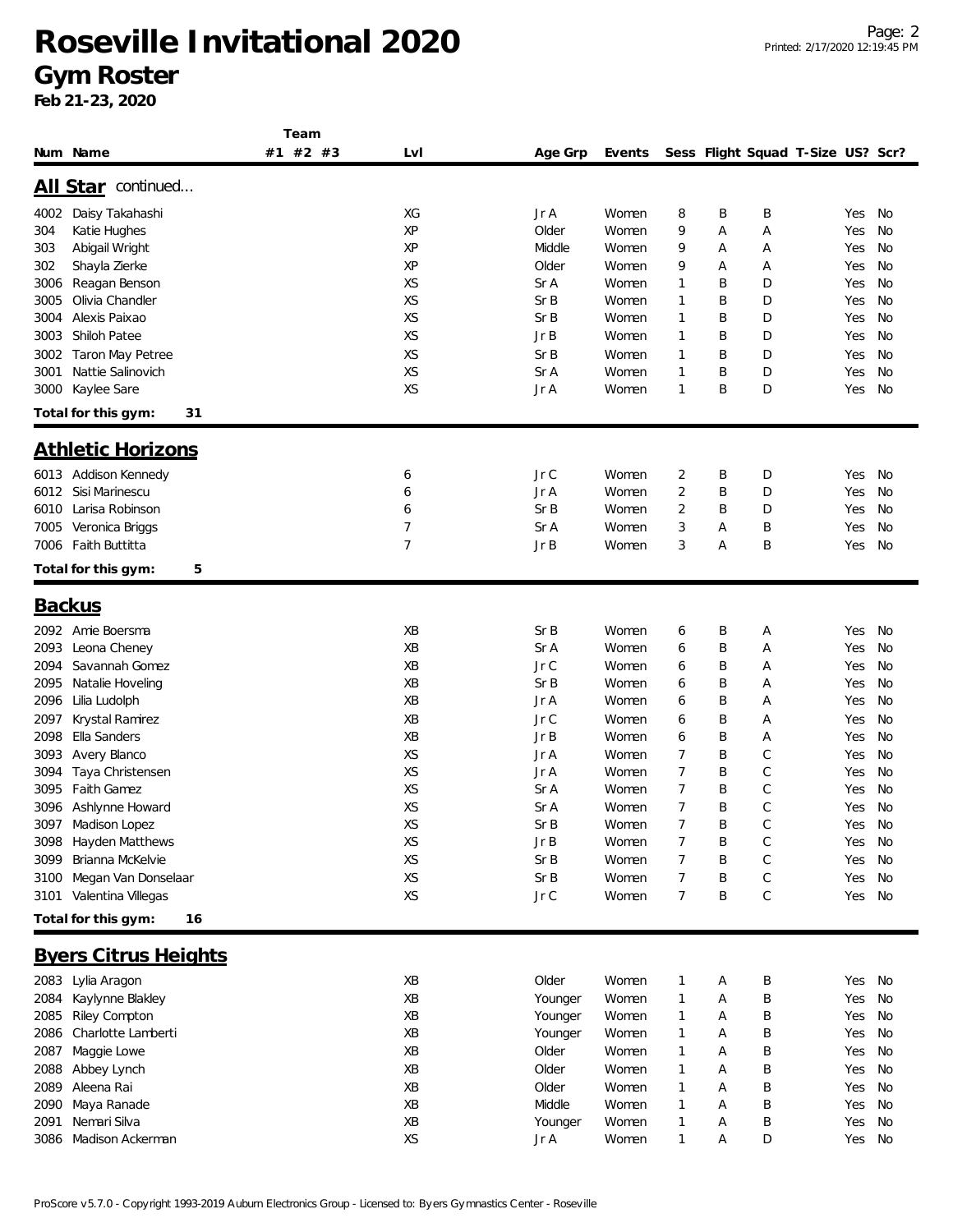### **Roseville Invitational 2020 Gym Roster**

**Team**

|      | Num Name                              | #2 #3<br>#1 | LvI            | Age Grp | Events |              |   | Sess Flight Squad T-Size US? Scr? |        |     |
|------|---------------------------------------|-------------|----------------|---------|--------|--------------|---|-----------------------------------|--------|-----|
|      | <b>Byers Citrus Heights continued</b> |             |                |         |        |              |   |                                   |        |     |
|      | 3087 Yaretzi Ambriz                   |             | XS             | Jr A    | Women  | $\mathbf{1}$ | Α | D                                 | Yes    | No  |
| 3088 | Autumn Bishop                         |             | XS             | Sr A    | Women  | $\mathbf{1}$ | Α | D                                 | Yes    | No  |
| 3089 | Lyric Hinrichsen                      |             | XS             | Jr A    | Women  | $\mathbf{1}$ | Α | D                                 | Yes    | No  |
| 3090 | Kaylie Hughes                         |             | XS             | Jr A    | Women  | $\mathbf{1}$ | Α | D                                 | Yes    | No  |
| 3091 | Brianna Lutrel                        |             | XS             | Sr B    | Women  | 1            | Α | D                                 | Yes    | No  |
| 3092 | Meghan Reilly                         |             | XS             | Jr A    | Women  | $\mathbf{1}$ | Α | D                                 | Yes    | No  |
|      | Total for this gym:<br>16             |             |                |         |        |              |   |                                   |        |     |
|      | <b>Byers Roseville</b>                |             |                |         |        |              |   |                                   |        |     |
| 7024 | Hannah Allen                          |             | 7              | Sr B    | Women  | 3            | Β | С                                 | Yes    | No  |
| 7025 | Mia Browning                          |             | $\overline{7}$ | Sr B    | Women  | 3            | B | C                                 | Yes    | No  |
| 7026 | Amanda Deslaurier                     |             | 7              | Jr A    | Women  | 3            | B | С                                 | Yes    | No  |
| 7027 | Victoria Guseva                       |             | $\overline{7}$ | Jr A    | Women  | 3            | B | С                                 | Yes    | No  |
| 7028 | Lily Jackson                          |             | $\overline{7}$ | JrB     | Women  | 3            | B | С                                 | Yes    | No  |
| 7029 | Priscilla Johnson                     |             | $\overline{7}$ | Sr B    | Women  | 3            | B | $\mathsf C$                       | Yes    | No  |
| 7030 | Kristina Litvinova                    |             | $\overline{7}$ | Sr A    | Women  | 3            | B | С                                 | Yes    | No  |
| 7031 | Jade Mulligan                         |             | 7              | Jr A    | Women  | 3            | B | С                                 | Yes    | No  |
| 7032 | Myah Murchison                        |             | 7              | Jr A    | Women  | 3            | B | С                                 | Yes    | No  |
| 7033 | Nicole Nivens                         |             | 7              | Sr B    | Women  | 3            | B | С                                 | Yes    | No  |
| 7034 | Rebekah Parent                        |             | 7              | Jr B    | Women  | 3            | B | C                                 | Yes    | No  |
| 7035 | Sophia Uriarte                        |             | 7              | Sr A    | Women  | 3            | B | С                                 | Yes    | No  |
| 8021 | Kennedy Deslaurier                    |             | 8              | Younger | Women  | 4            | B | Α                                 | Yes    | No  |
| 8022 | Lyla Martinez                         |             | 8              | Middle  | Women  | 4            | B | Α                                 | Yes    | No  |
| 8023 | Mimi Poort                            |             | 8              | Younger | Women  | 4            | B | Α                                 | Yes    | No  |
| 8024 | Liberty Zamudio                       |             | 8              | Younger | Women  | 4            | Β | Α                                 | Yes    | No  |
| 9006 | Lucy Child                            |             | 9              | Younger | Women  | 5            | B | Β                                 | Yes    | No  |
| 9007 | Presleigh Heath                       |             | 9              | Younger | Women  | 5            | B | Β                                 | Yes    | No  |
| 9008 | Kaly Jones                            |             | 9              | Older   | Women  | 5            | B | Β                                 | Yes    | No  |
| 9009 | Keira Miles                           |             | 9              | Younger | Women  | 5            | B | Β                                 | Yes    | No  |
| 9010 | Clarice Plaxco                        |             | 9              | Younger | Women  | 5            | B | Β                                 | Yes    | No  |
| 9011 | Delaney Reeves                        |             | 9              | Middle  | Women  | 5            | B | Β                                 | Yes    | No  |
| 9012 | Sophia Saniatan                       |             | 9              | Middle  | Women  | 5            | B | Β                                 | Yes    | No  |
| 9013 | Olivia Santiago                       |             | 9              | Middle  | Women  | 5            | B | Β                                 | Yes    | No  |
| 9014 | Stephanie Sparling                    |             | 9              | Younger | Women  | 5            | Β | Β                                 | Yes    | No  |
|      | 9015 Allie Wildie                     |             | 9              | Older   | Women  | 5            | B | Β                                 | Yes    | No  |
|      | 1006 Courtney Blackson                |             | 10             | Older   | Women  | 5            | B | Α                                 | Yes No |     |
| 1007 | Sarah Coghlan                         |             | 10             | Older   | Women  | 5            | Β | Α                                 | Yes    | No  |
| 1008 | Natalie Consolacion                   |             | 10             | Younger | Women  | 5            | B | Α                                 | Yes    | No  |
| 1009 | Lizzie Crawford                       |             | 10             | Older   | Women  | 5            | B | Α                                 | Yes    | No  |
| 1010 | Alex Irvine                           |             | 10             | Younger | Women  | 5            | Β | Α                                 | Yes    | No  |
| 1011 | Sarah Lutrel                          |             | 10             | Younger | Women  | 5            | B | Α                                 | Yes    | No  |
| 1012 | Kylie McKay                           |             | 10             | Younger | Women  | 5            | B | Α                                 | Yes    | No  |
|      | 1013 Jenna Plise                      |             | 10             | Younger | Women  | 5            | B | Α                                 | Yes    | No  |
|      | 1014 Yossira Vazquez                  |             | 10             | Older   | Women  | 5            | B | Α                                 | Yes    | No  |
| 1015 | Rose Wilson                           |             | 10             | Younger | Women  | 5            | B | Α                                 | Yes    | No  |
|      | 1016 Anna Yeates                      |             | 10             | Older   | Women  | 5            | B | Α                                 | Yes    | No. |
|      | Total for this gym:<br>37             |             |                |         |        |              |   |                                   |        |     |
|      | <b>Champion</b>                       |             |                |         |        |              |   |                                   |        |     |
|      | 7016 Mara Biglieri                    |             | 7              | Sr B    | Women  | 3            | Α | Α                                 | Yes    | No  |
| 7015 | Kaela Costello                        |             | 7              | Sr A    | Women  | 3            | А | Α                                 | Yes    | No  |
| 7063 | Nalani Kimbro                         |             | 7              | Sr B    | Women  | 3            | Α | Α                                 | Yes No |     |
|      |                                       |             |                |         |        |              |   |                                   |        |     |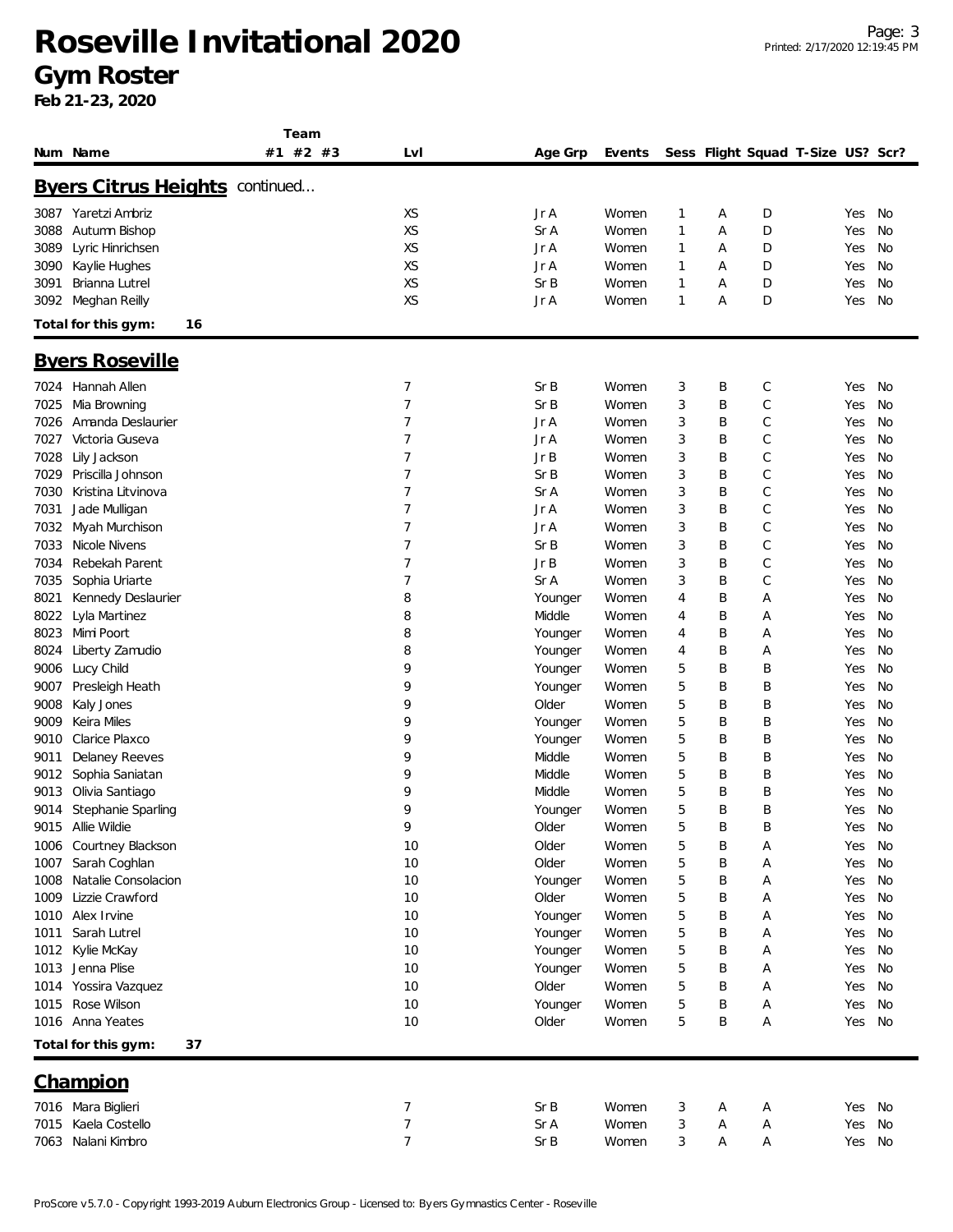**Team**

|      | Num Name                  | #1 #2 #3 | LvI       | Age Grp          | Events           |                |   |   | Sess Flight Squad T-Size US? Scr? |     |     |
|------|---------------------------|----------|-----------|------------------|------------------|----------------|---|---|-----------------------------------|-----|-----|
|      | Champion continued        |          |           |                  |                  |                |   |   |                                   |     |     |
| 7007 | Morgan Walker             |          | 7         | Jr C             | Women            | 3              | Α | Α |                                   | Yes | No  |
| 8015 | Zoie Malveda              |          | 8         | Middle           | Women            | 4              | B | C |                                   | Yes | No  |
| 8014 | Tina Metro Metro          |          | 8         | Middle           | Women            | 4              | Β | С |                                   | Yes | No  |
| 8013 | Lydia Ornelas             |          | 8         | Older            | Women            | 4              | Β | С |                                   | Yes | No  |
| 8012 | Morgan Reihl              |          | 8         | Younger          | Women            | 4              | Β | С |                                   | Yes | No  |
| 8011 | Piper Ryan                |          | 8         | Older            | Women            | 4              | B | C |                                   | Yes | No  |
| 8010 | Morgan Sherbondy          |          | 8         | Middle           | Women            | 4              | B | C |                                   | Yes | No  |
|      | 9003 Zoe Montano          |          | $\Omega$  | <del>Older</del> | <del>Women</del> | 5              | А |   |                                   | Yes | Yes |
| 9002 | Emily Sheneman            |          | 9         | Older            | Women            | 5              | B | С |                                   | Yes | No  |
| 9001 | Julienne Templeman        |          | 9         | Middle           | Women            | 5              | Β | С |                                   | Yes | No  |
| 9000 | Makenzie Templeman        |          | 9         | Older            | Women            | 5              | B | С |                                   | Yes | No  |
| 4011 | Raia Brown                |          | XG        | Sr A             | Women            | 8              | Α | D |                                   | Yes | No  |
| 4010 | Bella Hernandez           |          | XG        | SrB              | Women            | 8              | Α | D |                                   | Yes | No  |
| 4009 | Giselle Mata              |          | XG        | Jr B             | Women            | 8              | Α | D |                                   | Yes | No  |
| 4008 | Jessica Vielma Ornelas    |          | XG        | Jr B             | Women            | 8              | Α | D |                                   | Yes | No  |
|      |                           |          |           |                  |                  |                |   |   |                                   |     |     |
| 305  | Emma VonSeeburg           |          | XP        | Older            | Women            | 9              | Α | С |                                   | Yes | No  |
| 3010 | Gracie Davenport          |          | XS        | Sr A             | Women            | 7              | Α | Α |                                   | Yes | No  |
| 3009 | Lexi Lowery               |          | <b>XS</b> | Sr A             | Women            | 7              | Α | Α |                                   | Yes | No  |
| 3008 | Danika Makinano           |          | XS        | SrB              | Women            | 7              | Α | Α |                                   | Yes | No  |
| 3007 | Kareline Orozco           |          | XS        | Sr A             | Women            | 7              | Α | Α |                                   | Yes | No  |
|      | Total for this gym:<br>23 |          |           |                  |                  |                |   |   |                                   |     |     |
|      | <u>Davis Diamonds</u>     |          |           |                  |                  |                |   |   |                                   |     |     |
| 6027 | Peyton Cowan              |          | 6         | Jr A             | Women            | 2              | А | Α |                                   | Yes | No  |
| 6028 | Neha Dinesh-Kumar         |          | 6         | Jr C             | Women            | 2              | Α | Α |                                   | Yes | No  |
| 6029 | Mia Haudenschild          |          | 6         | Jr C             | Women            | 2              | Α | Α |                                   | Yes | No  |
| 6030 | Ellie Liu                 |          | 6         | Jr C             | Women            | 2              | Α | Α |                                   | Yes | No  |
| 6031 | Mazzy Love                |          | 6         | SrB              | Women            | 2              | Α | Α |                                   | Yes | No  |
| 6032 | Ahma Masselink            |          | 6         | SrB              | Women            | 2              | Α | Α |                                   | Yes | No  |
| 6033 | Sofia Patriquin           |          | 6         | Sr B             | Women            | 2              | Α | Α |                                   | Yes | No  |
| 6034 | Amelia Thacker            |          | 6         | Sr A             | Women            | $\overline{2}$ | Α | Α |                                   | Yes | No  |
| 7043 | Camille Berrong           |          | 7         | Jr C             | Women            | 3              | Α | D |                                   | Yes | No  |
| 7044 | Sophie Logvy              |          | 7         | Jr B             | Women            | 3              | Α | D |                                   | Yes | No  |
| 7045 | Anissa Morgan             |          | 7         | SrB              | Women            | 3              | Α | D |                                   | Yes | No  |
|      |                           |          | 7         | Jr C             | Women            | 3              | Α | D |                                   |     | No  |
| 7046 | Gabby Polagruto           |          |           |                  |                  |                |   |   |                                   | Yes |     |
| 7047 | Violet Watts              |          |           | JrB              | Women            | 3              | Α | D |                                   | Yes | No  |
| 8033 | Sophia Koehler            |          | 8<br>8    | Middle           | Women            | $\overline{4}$ | Β | D |                                   | Yes | No  |
|      | 8034 Brynn Lacroix        |          |           | Middle           | Women            |                | Α |   |                                   | Yes | Yes |
| 8035 | Alex Lee                  |          | 8         | Older            | Women            | 4              | Β | D |                                   | Yes | No  |
| 8036 | Bethany McElhern          |          | 8         | Middle           | Women            | 4              | B | D |                                   | Yes | No  |
| 8037 | Mia Tobia                 |          | 8         | Middle           | Women            | 4              | B | D |                                   | Yes | No  |
| 8038 | Aubrey Watts              |          | 8         | Older            | Women            | 4              | B | D |                                   | Yes | No  |
| 2036 | Elle Burgdorf             |          | XB        | Older            | Women            | 1              | Α | A |                                   | Yes | No  |
| 2037 | Hannah Hennessy           |          | XB        | Older            | Women            | 1              | Α | Α |                                   | Yes | No  |
| 2038 | Ella Hilleby              |          | XB        | Older            | Women            | $\mathbf{1}$   | А | Α |                                   | Yes | No  |
| 2039 | Mia Perry                 |          | XB        | Middle           | Women            | 1              | Α | Α |                                   | Yes | No  |
| 2040 | Molly Roseen              |          | XB        | Middle           | Women            | 1              | Α | Α |                                   | Yes | No  |
| 2130 | <b>Emily Spence</b>       |          | XB        | Older            | Women            | $\mathbf{1}$   | Α | Α |                                   | Yes | No  |
| 100  | Lainey Swanson            |          | XD        | All              | Women            | 9              | A | D |                                   | Yes | No  |
| 4024 | Simone Anderson           |          | XG        | Sr B             | Women            | 8              | Α | Β |                                   | Yes | No  |
| 4025 | Sabrina Parsons           |          | XG        | Sr A             | Women            | 8              | А | Β |                                   | Yes | No  |
| 4200 | Daniela Torreiro-Bucrek   |          | XG        | Sr A             | Women            | 8              | Α | Β |                                   | Yes | No  |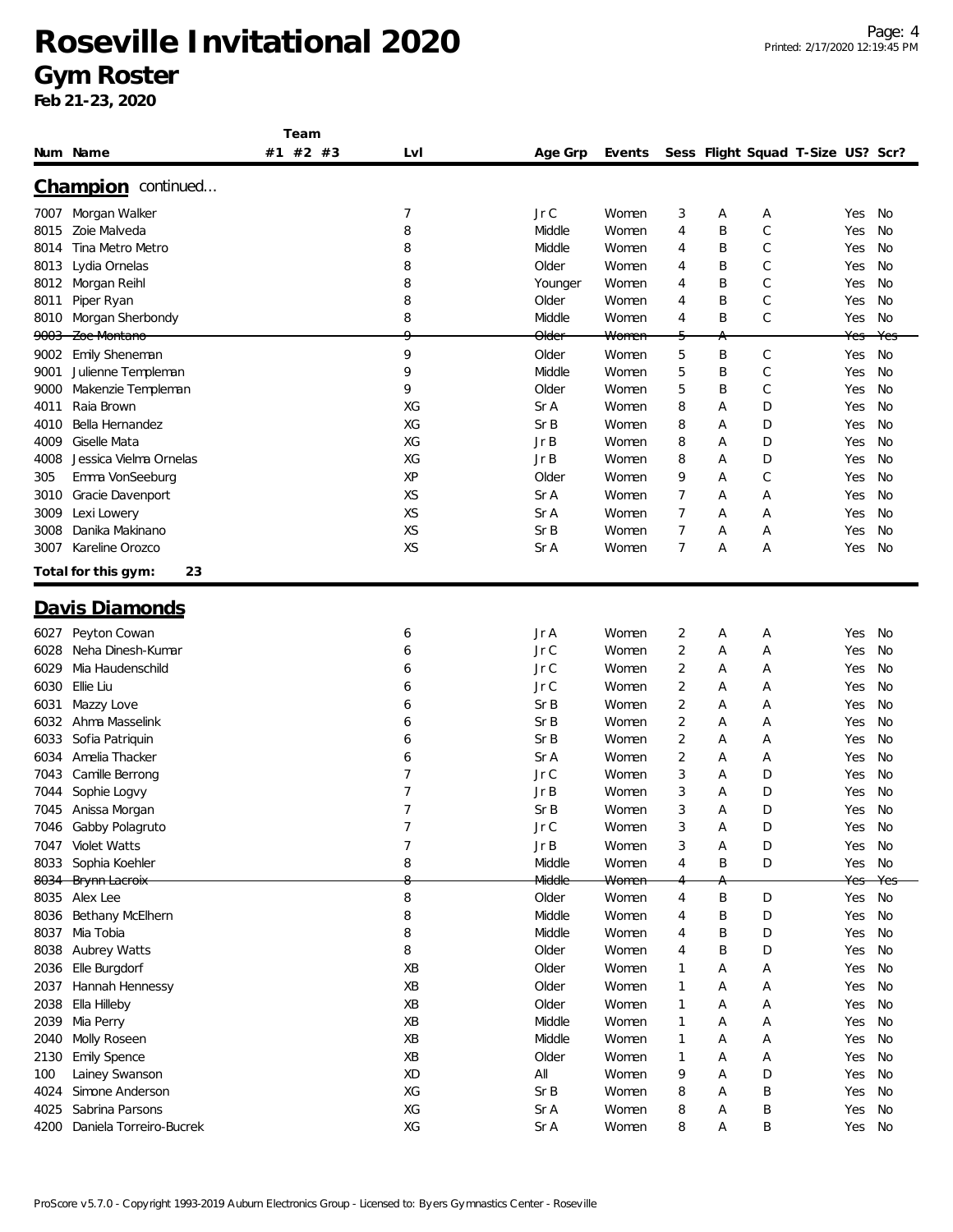**Team**

|      | Num Name                  | #2 #3<br>#1 | Lvl | Age Grp | Events |                |   |   | Sess Flight Squad T-Size US? Scr? |        |           |
|------|---------------------------|-------------|-----|---------|--------|----------------|---|---|-----------------------------------|--------|-----------|
|      | Davis Diamonds continued  |             |     |         |        |                |   |   |                                   |        |           |
| 308  | Seneca Jerng              |             | XP  | Middle  | Women  | 9              | Α | D |                                   | Yes    | No        |
| 309  | Lana Tobia                |             | XP  | Younger | Women  | 9              | Α | D |                                   | Yes    | No        |
| 3037 | <b>Emily Ginsburg</b>     |             | XS  | SrB     | Women  | 7              | Α | Β |                                   | Yes    | No        |
| 3038 | Nora Herner               |             | XS  | Sr A    | Women  | 7              | Α | Β |                                   | Yes    | No        |
| 3039 | Summer Lee                |             | XS  | Sr B    | Women  | 7              | Α | B |                                   | Yes    | No        |
| 3040 |                           |             | XS  | Jr B    | Women  | 7              |   | Β |                                   | Yes    | No        |
|      | Ileya Salcido             |             | XS  |         |        | $\overline{7}$ | Α |   |                                   |        |           |
| 3041 | Heidi Sindel              |             |     | Sr A    | Women  |                | Α | Β |                                   | Yes    | No        |
| 3042 | Olivia Stark              |             | XS  | Jr C    | Women  | 7              | Α | B |                                   | Yes    | No        |
|      | 37<br>Total for this gym: |             |     |         |        |                |   |   |                                   |        |           |
|      | <u>Extreme</u>            |             |     |         |        |                |   |   |                                   |        |           |
| 6024 | Miah Hargrove             |             | 6   | Jr B    | Women  | 2              | Β | Β |                                   | Yes    | No        |
| 6025 | Kate Martinez             |             | 6   | Jr C    | Women  | 2              | Β | Β |                                   | Yes    | No        |
| 6026 | Kylah Rodrigues           |             | 6   | Jr A    | Women  | 2              | Β | Β |                                   | Yes    | No        |
| 7038 | Hailey Laber              |             | 7   | Jr C    | Women  | 3              | Α | Β |                                   | Yes    | No        |
| 7039 | Kiara Lopez               |             | 7   | Sr B    | Women  | 3              | Α | B |                                   | Yes    | No        |
| 7040 | Brianna Peck              |             | 7   | Sr B    | Women  | 3              | Α | B |                                   | Yes    | No        |
| 7041 | Grace Sloan               |             | 7   | Sr A    | Women  | 3              | Α | Β |                                   | Yes    | No        |
| 7042 | Madelyn Sorensen          |             | 7   | Jr B    | Women  | 3              | A | Β |                                   | Yes    | No        |
| 8030 | Toah Barbera              |             | 8   | Younger | Women  | 4              | Α | C |                                   | Yes    | No        |
| 8031 | JoJo Turner               |             | 8   | Middle  | Women  | 4              | Α | С |                                   | Yes    | No        |
| 8032 | Arielle Uy                |             | 8   | Younger | Women  | 4              | Α | С |                                   | Yes    | No        |
| 2020 | Megyn Camacho             |             | XB  | Jr C    | Women  | 6              | Β | D |                                   | Yes    | No        |
| 2021 | Kennedy Carey             |             | XB  | Sr A    | Women  | 6              | B | Β |                                   | Yes    | No        |
| 2023 | Camille Deome             |             | XB  | Sr A    | Women  | 6              | B | D |                                   | Yes    | No        |
| 2022 | Ashlin DeRungs            |             | XB  | Sr B    | Women  | 6              | Β | D |                                   | Yes    | No        |
|      |                           |             | XB  | Sr B    |        |                |   |   |                                   |        |           |
| 2024 | Kaelynn Foster            |             |     |         | Women  | 6              | B | D |                                   | Yes    | No        |
| 2025 | Aubrey Freedman           |             | XB  | Sr B    | Women  | 6              | B | D |                                   | Yes    | <b>No</b> |
| 2026 | Kendall Galliano          |             | XB  | Jr C    | Women  | 6              | B | Β |                                   | Yes    | No        |
| 2027 | Shannon Ginn              |             | XB  | Jr C    | Women  | 6              | B | B |                                   | Yes    | No        |
| 2028 | Megan Hertel              |             | XB  | Jr C    | Women  | 6              | B | D |                                   | Yes    | No        |
| 2029 | Evalina Morrow            |             | XB  | Sr A    | Women  | 6              | Β | Β |                                   | Yes    | No        |
| 2030 | Saanvi Nayakam            |             | XB  | Sr A    | Women  | 6              | B | D |                                   | Yes    | No        |
| 2031 | Ally Paetz                |             | XB  | Sr A    | Women  | 6              | B | Β |                                   | Yes    | <b>No</b> |
| 2032 | Nora Standen              |             | XB  | Sr B    | Women  | 6              | B | D |                                   | Yes    | No        |
| 2033 | Charlotte Tharp           |             | XB  | Sr A    | Women  | 6              | B | Β |                                   | Yes    | No        |
| 2034 | June Wademan              |             | XB  | Jr C    | Women  | 6              | Β | Β |                                   | Yes    | No        |
| 2035 | Makayla Waggoner          |             | XB  | Sr A    | Women  | 6              | B | D |                                   | Yes    | No        |
| 4018 | Savannah Banchieri        |             | XG  | Sr A    | Women  | 8              | B | А |                                   | Yes    | No        |
| 4099 | Katrina Davis             |             | XG  | Sr B    | Women  | 8              | B | Α |                                   | Yes    | No        |
| 4019 | Sofia De La Rosa          |             | XG  | Sr A    | Women  | 8              | B | А |                                   | Yes    | No        |
| 4020 | Lauren Fierro             |             | XG  | Sr B    | Women  | 8              | B | Α |                                   | Yes    | No        |
| 4021 | Evan Keeney               |             | XG  | Jr B    | Women  | 8              | B | Α |                                   | Yes    | No        |
| 4022 | Grace Snider              |             | XG  | Sr A    | Women  | 8              | B | Α |                                   | Yes    | No        |
| 4023 | Evangeline Varenkamp      |             | XG  | Sr A    | Women  | 8              | B | Α |                                   | Yes    | No        |
| 306  | Shelby Fulton             |             | XP  | Older   | Women  | 9              | Α | С |                                   | Yes    | No        |
| 307  | Taylor Winarski           |             | XP  | Middle  | Women  | 9              | Α | С |                                   | Yes    | No        |
| 3022 | Jade Adamson              |             | XS  | Sr B    | Women  | 1              | Α | Α |                                   | Yes    | No        |
| 3023 |                           |             | XS  | Jr B    | Women  | $\mathbf{1}$   | Α | С |                                   | Yes    | No        |
|      | Areyna Amezcua            |             |     |         |        |                |   |   |                                   |        |           |
| 3024 | Ashley Bottel             |             | XS  | Jr B    | Women  | $\mathbf{1}$   | Α | С |                                   | Yes    | No        |
| 3025 | Shelby Callaghan          |             | XS  | Jr A    | Women  | 1              | Α | С |                                   | Yes    | No        |
|      | 3026 Jenna Dobson         |             | XS  | Sr A    | Women  | $\mathbf{1}$   | А | С |                                   | Yes No |           |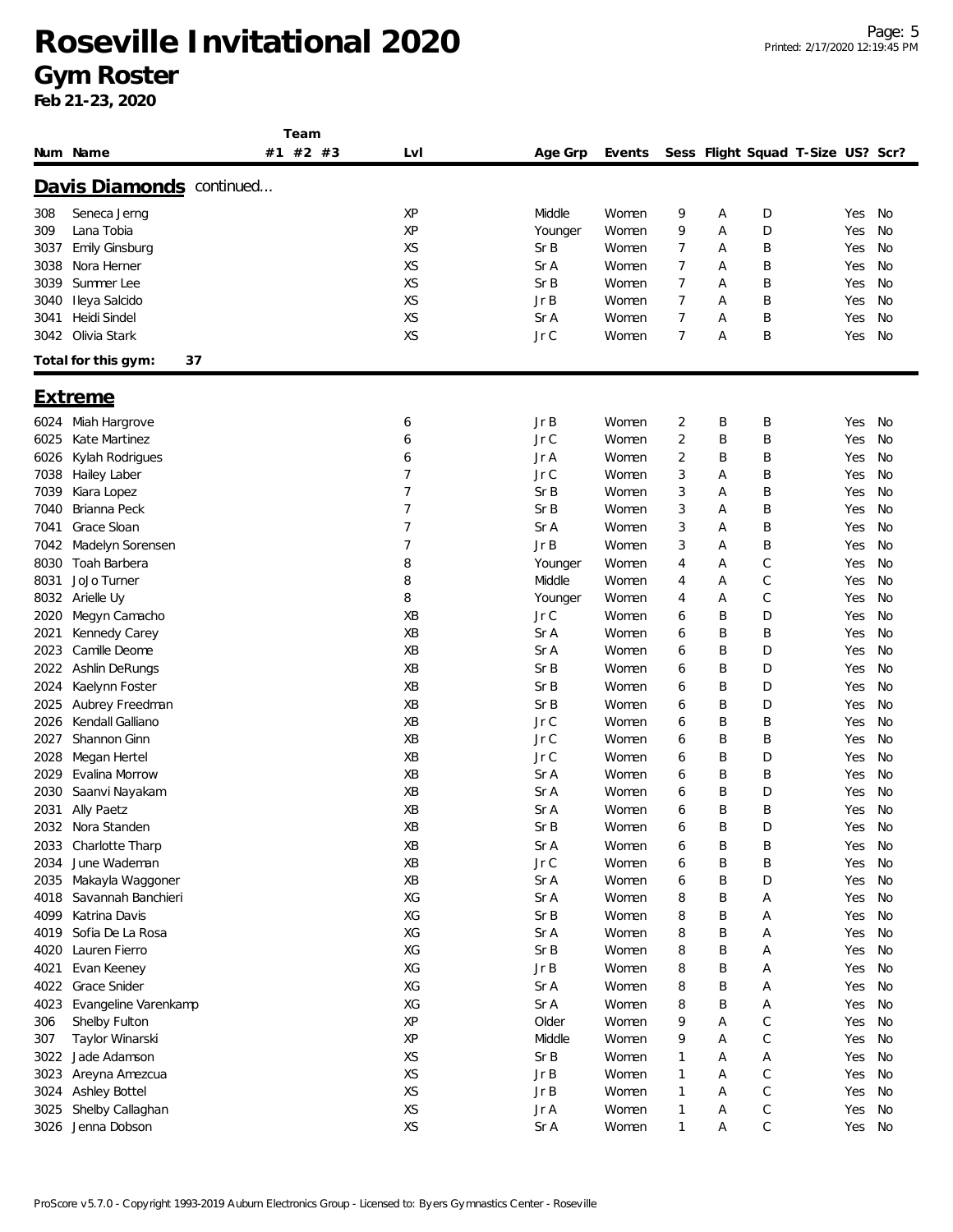**Team**

|      | Num Name                  | 1 C G I I I<br>#1 #2 #3 | LvI            | Age Grp          | Events           |              |   |   | Sess Flight Squad T-Size US? Scr? |        |     |
|------|---------------------------|-------------------------|----------------|------------------|------------------|--------------|---|---|-----------------------------------|--------|-----|
|      | Extreme continued         |                         |                |                  |                  |              |   |   |                                   |        |     |
| 3027 | Augusta Jakobsen          |                         | XS             | Jr A             | Women            | 1            | Α | C |                                   | Yes    | No  |
| 3028 | Lauren Laddy              |                         | XS             | Sr B             | Women            | 1            | Α | C |                                   | Yes    | No  |
| 3029 | Lauren Limbird            |                         | XS             | Jr B             | Women            | 1            | Α | C |                                   | Yes    | No  |
| 3030 | Kinley Muck               |                         | XS             | Jr B             | Women            | 1            | Α | Α |                                   | Yes    | No  |
| 3031 | Angelina Mutulo           |                         | XS             | Jr B             | Women            | 1            | Α | Α |                                   | Yes    | No  |
| 3032 | <b>Lilly Paetz</b>        |                         | XS             | Jr A             | Women            | 1            | Α | С |                                   | Yes    | No  |
| 3033 | Macy Pray                 |                         | XS             | SrB              | Women            | 1            | Α | C |                                   | Yes    | No  |
| 3034 | Lacey Rankin              |                         | XS             | SrB              | Women            | 1            | Α | C |                                   | Yes    | No  |
| 3035 | Annalise Truesdale        |                         | XS             | Sr A             | Women            | 1            | A | А |                                   | Yes    | No  |
| 3036 | <b>Grace Wuerthner</b>    |                         | XS             | Sr A             | Women            | 1            | Α | Α |                                   | Yes    | No  |
|      | Total for this gym:<br>51 |                         |                |                  |                  |              |   |   |                                   |        |     |
|      | $F$ lip 2 It              |                         |                |                  |                  |              |   |   |                                   |        |     |
| 2041 | Ady Abbott                |                         | XB             | Middle           | Women            | 1            | Β | Α |                                   | Yes    | No  |
| 2042 | Emma Abbott               |                         | XB             | Younger          | Women            | 1            | B | Α |                                   | Yes    | No  |
| 2043 | Bella Adams               |                         | XB             | Middle           | Women            | 1            | Β | А |                                   | Yes    | No  |
| 2044 | Niobe Arellano            |                         | XB             | Younger          | Women            | 1            | B | C |                                   | Yes    | No  |
| 2045 | Dana Backfish             |                         | XB             | Middle           | Women            | 1            | Β | C |                                   | Yes    | No  |
| 2046 | Bella Cademarti           |                         | XB             | Middle           | Women            | 1            | B | Α |                                   | Yes    | No  |
| 2047 | <b>Emersyn Gutierrez</b>  |                         | XB             | Older            | Women            | 1            | B | Α |                                   | Yes    | No  |
| 2048 | Ceyda Hazar               |                         | XB             | Older            | Women            | 1            | B | Α |                                   | Yes    | No  |
| 2049 | Aria Hultman              |                         | XB             | Middle           | Women            | 1            | B | Α |                                   | Yes    | No  |
| 2050 | Alaina Kavanagh           |                         | XB             | Middle           | Women            | 1            | B | C |                                   | Yes    | No  |
| 2051 | Abi Kumar                 |                         | XB             | Middle           | Women            | 1            | B | C |                                   | Yes    | No  |
| 2052 | Julianne McCann           |                         | XB             | Older            | Women            | 1            | Β | C |                                   | Yes    | No  |
| 2053 | Molly Miller              |                         | XB             | Younger          | Women            | 1            | B | C |                                   | Yes    | No  |
| 2054 | Laura Sachuk              |                         | XB             | Younger          | Women            | 1            | Β | C |                                   | Yes    | No  |
| 2055 | MacKenzie Smith           |                         | XB             | Younger          | Women            | 1            | B | Α |                                   | Yes    | No  |
|      | 9035 Camille Styles       |                         | ХB             | <del>Older</del> | <del>Women</del> |              | А |   |                                   | Yes    | Yes |
| 2057 | Mae Thompson              |                         | XB             | Younger          | Women            | 1            | B | С |                                   | Yes    | No  |
| 2058 | Emily Thon                |                         | XB             | Older            | Women            | 1            | B | Α |                                   | Yes    | No  |
| 2059 | Alexcina Wright           |                         | XB             | Middle           | Women            | 1            | B | C |                                   | Yes    | No  |
| 3050 | Braely Hannem             |                         | XS             | Jr B             | Women            | 1            | B | B |                                   | Yes    | No  |
| 3051 | Kitty Koch                |                         | XS             | Sr A             | Women            | 1            | B | B |                                   | Yes    | No  |
| 3052 | Julia Lukas               |                         | XS             | Sr A             | Women            | 1            | B | B |                                   | Yes    | No  |
|      | 3053 Ellie Saunders       |                         | XS             | JrB              | Women            |              | Β | B |                                   | Yes    | No  |
| 3054 | Claire Sheidenberger      |                         | XS             | Sr A             | Women            | 1            | B | B |                                   | Yes    | No  |
|      | 3055 Elyse Smith          |                         | XS             | JrB              | Women            | 1            | B | B |                                   | Yes    | No  |
|      | 3056 Abby Villa           |                         | XS             | Sr B             | Women            | $\mathbf{1}$ | B | B |                                   | Yes    | No  |
|      | Total for this gym:<br>26 |                         |                |                  |                  |              |   |   |                                   |        |     |
|      | <u>Galaxy</u>             |                         |                |                  |                  |              |   |   |                                   |        |     |
|      |                           |                         |                |                  |                  |              |   |   |                                   |        |     |
|      | 6021 Aleksandria Chase    |                         | 6              | Jr B             | Women            | 2            | Α | D |                                   | Yes    | No  |
| 6020 | Kayla Craft               |                         | 6              | Jr A             | Women            | 2            | Α | D |                                   | Yes    | No  |
|      | 7017 Daphne Reuss         |                         | 7              | Sr A             | Women            | 3            | B | D |                                   | Yes    | No  |
|      | Total for this gym:<br>3  |                         |                |                  |                  |              |   |   |                                   |        |     |
|      | <b>Gold Country</b>       |                         |                |                  |                  |              |   |   |                                   |        |     |
|      | 7004 Megan Kiser          |                         | $\overline{7}$ | Sr B             | Women            | 3            | Α | D |                                   | Yes    | No  |
| 7003 | McKinley Nguyen           |                         | 7              | Sr A             | Women            | 3            | Α | D |                                   | Yes    | No  |
| 4001 | Delilah Fulton            |                         | XG             | Sr B             | Women            | 8            | Α | С |                                   | Yes No |     |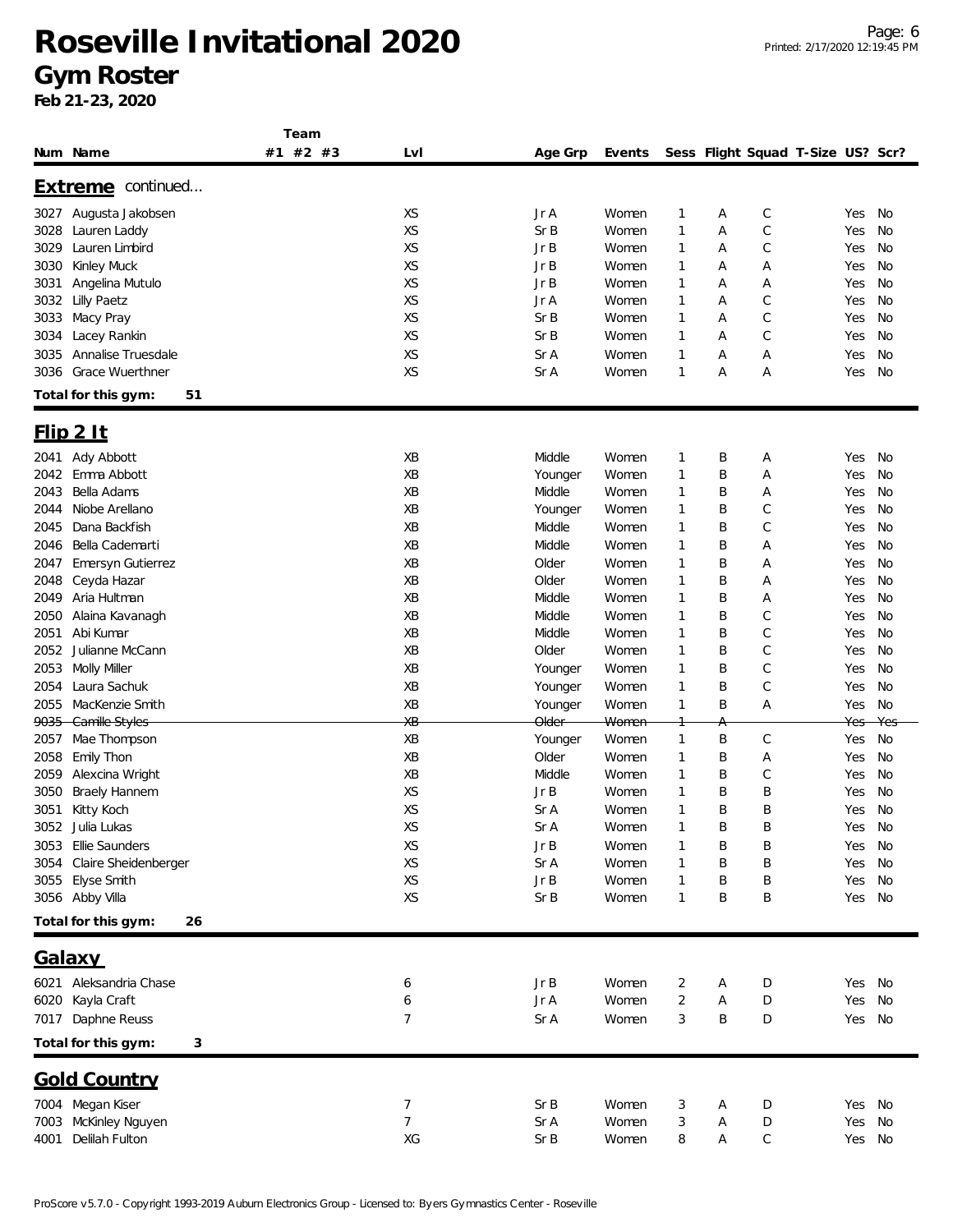### **Roseville Invitational 2020 Gym Roster**

|                                    | Team     |     |                    |        |                |   |              |                                   |        |     |
|------------------------------------|----------|-----|--------------------|--------|----------------|---|--------------|-----------------------------------|--------|-----|
| Num Name                           | #1 #2 #3 | Lvl | Age Grp            | Events |                |   |              | Sess Flight Squad T-Size US? Scr? |        |     |
| <b>Gold Country continued</b>      |          |     |                    |        |                |   |              |                                   |        |     |
| 4000<br>Alyssa Herbert             |          | XG  | SrB                | Women  | 8              | Α | C            |                                   | Yes    | No  |
| Teran Baker<br>301                 |          | XP  | Middle             | Women  | 9              | Α | Α            |                                   | Yes    | No  |
|                                    |          | XP  |                    |        | 9              |   |              |                                   |        | No  |
| Darcy Leishman<br>300              |          |     | Middle             | Women  |                | Α | Α            |                                   | Yes    |     |
| Total for this gym:<br>6           |          |     |                    |        |                |   |              |                                   |        |     |
| <u> GymStars - Modesto</u>         |          |     |                    |        |                |   |              |                                   |        |     |
| 6035 Ariana Butler                 |          | 6   | Sr A               | Women  | 2              | Α | D            |                                   | Yes    | No  |
| 6036<br><b>Rhiannon Funtanares</b> |          | 6   | Jr C               | Women  | 2              | Α | D            |                                   | Yes    | No  |
| 6037<br>Kennis Schroeder           |          | 6   | Sr A               | Women  | 2              | Α | D            |                                   | Yes    | No  |
| 6038<br>Ica Tcruz                  |          | 6   | SrB                | Women  | 2              | Α | D            |                                   | Yes    | No  |
| 9022 Ella Small                    |          | 9   | Middle             | Women  | 5              | Α | D            |                                   | Yes    | No  |
| Total for this gym:<br>5           |          |     |                    |        |                |   |              |                                   |        |     |
| <u> Head Over Heels</u>            |          |     |                    |        |                |   |              |                                   |        |     |
|                                    |          |     |                    |        |                |   |              |                                   |        |     |
| 7098 Alyssa Itazu                  |          | 7   | Jr A               | Women  | 3              | Α | Α            |                                   | Yes    | No  |
| Sophie Kelly<br>7099               |          | 7   | Jr B               | Women  | 3              | Α | Α            |                                   | Yes    | No  |
| Chloe Mendoza<br>7036              |          | 7   | Jr B               | Women  | 3              | A | Α            |                                   | Yes    | No  |
| Zosia Morehouse<br>7037            |          | 7   | Jr A               | Women  | 3              | Α | Α            |                                   | Yes    | No  |
| 8025<br><b>Ellis Anderson</b>      |          | 8   | Middle             | Women  | 4              | Α | Β            |                                   | Yes    | No  |
| 8026<br><b>Elizabeth Bennett</b>   |          | 8   | Middle             | Women  | 4              | Α | Β            |                                   | Yes    | No  |
| Liliane Carleton<br>8027           |          | 8   | Older              | Women  | 4              | Α | B            |                                   | Yes    | No  |
| 8028<br>Ella Jordan                |          | 8   | Younger            | Women  | 4              | Α | Β            |                                   | Yes    | No  |
| 8029 Yunuen Lopez                  |          | 8   | Younger            | Women  | 4              | Α | B            |                                   | Yes    | No  |
| 9016 Regina Brunson                |          | Ω   | <del>Younger</del> | Women  |                | Α |              |                                   | Yes    | Yes |
| Nia Kim<br>9017                    |          | 9   | Younger            | Women  | 5              | Α | D            |                                   | Yes    | No  |
| 9018 Maddie Pierce                 |          | 9   | Younger            | Women  | 5              | A | D            |                                   | Yes    | No  |
| Audrey Sanger<br>9019              |          | 9   | Younger            | Women  | 5              | Α | D            |                                   | Yes    | No  |
| 9020<br>Lily Vanvilay              |          | 9   | Middle             | Women  | 5              | Α | D            |                                   | Yes    | No  |
| 9021<br>Mika Webster-Longin        |          | 9   | Middle             | Women  | 5              | Α | D            |                                   | Yes    | No  |
| Casey Brown<br>1017                |          | 10  | Older              | Women  | 5              | Α | Β            |                                   | Yes    | No  |
| 1018<br>Jadin Brown                |          | 10  | Younger            | Women  | 5              | Α | Β            |                                   | Yes    | No  |
| Claire Dean<br>1019                |          | 10  | Older              | Women  | 5              | Α | Β            |                                   | Yes    | No  |
| 1020 Julieta Mendiola              |          | 10  | Older              | Women  | 5              | Α | B            |                                   | Yes    | No  |
| Total for this gym:<br>19          |          |     |                    |        |                |   |              |                                   |        |     |
| <b>Impact Sports</b>               |          |     |                    |        |                |   |              |                                   |        |     |
| 2015 Jenna Bergen                  |          | XB  | Jr B               | Women  | 6              | Β | $\mathsf C$  |                                   | Yes    | No  |
|                                    |          |     |                    |        |                |   |              |                                   |        |     |
| Calliegh Capps<br>2016             |          | XB  | Jr B               | Women  | 6              | B | $\mathsf C$  |                                   | Yes    | No  |
| Haley Castelanelli<br>2017         |          | XB  | Jr A               | Women  | 6              | Β | C            |                                   | Yes    | No  |
| 2018<br>Molly Hobson               |          | XB  | Jr A               | Women  | 6              | B | C            |                                   | Yes    | No  |
| Tessala Wentzel<br>2019            |          | XB  | Jr A               | Women  | 6              | B | C            |                                   | Yes    | No  |
| Anna Floyd<br>4012                 |          | XG  | Jr A               | Women  | 8              | B | $\mathsf{C}$ |                                   | Yes    | No  |
| 4013<br>Hailey Jette               |          | XG  | Jr B               | Women  | 8              | B | C            |                                   | Yes    | No  |
| 4014<br>Kaitlyn Johnson            |          | XG  | Jr A               | Women  | 8              | B | $\mathsf{C}$ |                                   | Yes    | No  |
| 4015<br>Mia Sporleder              |          | XG  | Sr B               | Women  | 8              | B | $\mathsf C$  |                                   | Yes    | No  |
| Hannah Stewart<br>4016             |          | XG  | Jr A               | Women  | 8              | B | $\mathsf{C}$ |                                   | Yes    | No  |
| Maleah Zidich<br>4017              |          | XG  | Jr A               | Women  | 8              | B | C            |                                   | Yes    | No  |
| Kloey Felix<br>3011                |          | XS  | Jr C               | Women  | 7              | Β | Β            |                                   | Yes    | No  |
| 3012 Vivian Frame                  |          | XS  | Jr C               | Women  | 7              | B | B            |                                   | Yes    | No  |
| Kaylee Garrett<br>3013             |          | XS  | Jr B               | Women  | 7              | Β | Β            |                                   | Yes    | No  |
| 3014 Gemma Gibson                  |          | XS  | Jr A               | Women  | $\overline{7}$ | B | B            |                                   | Yes No |     |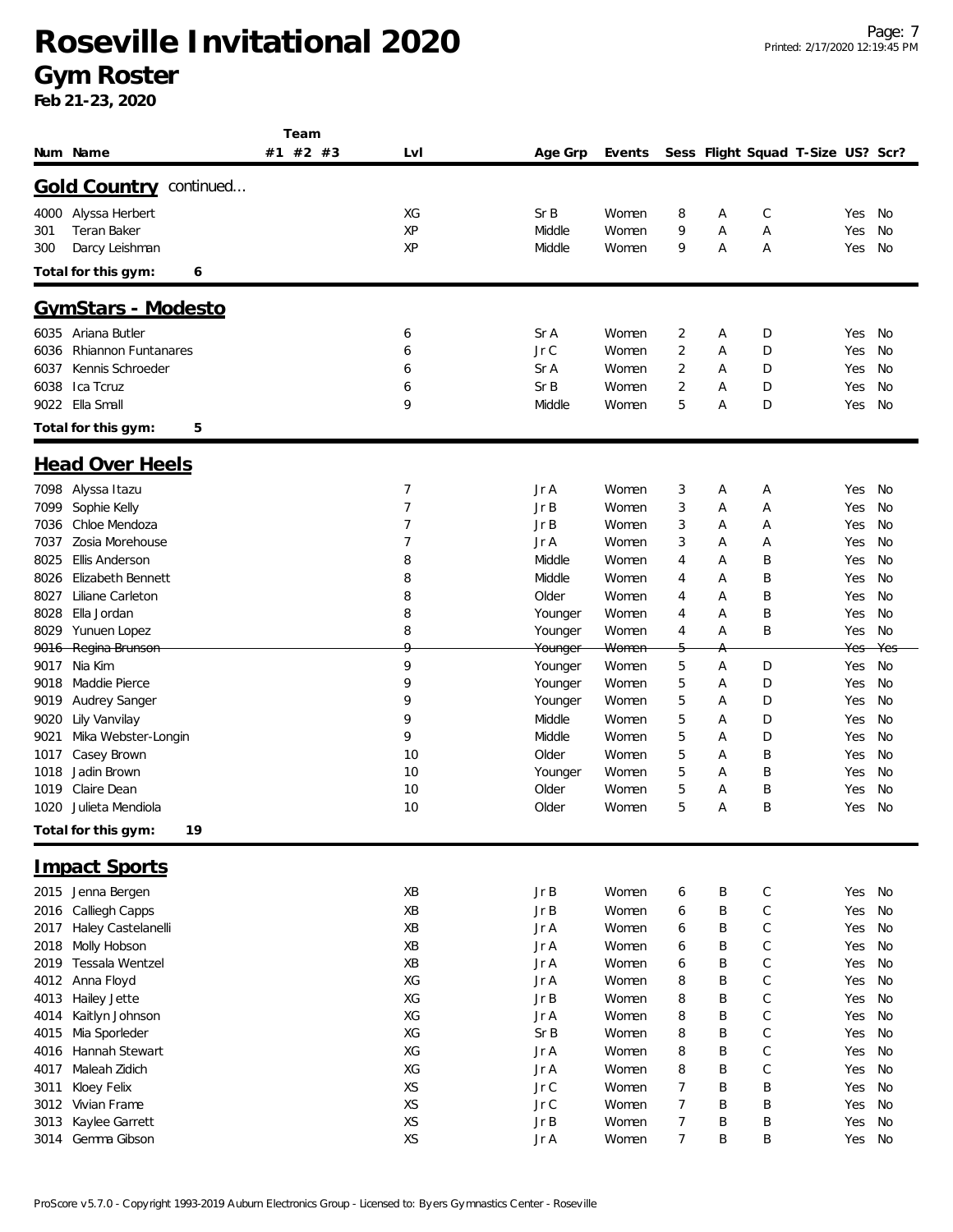#### **Gym Roster**

|                                        | Team     |                |                  |                  |                |   |              |                                   |        |      |
|----------------------------------------|----------|----------------|------------------|------------------|----------------|---|--------------|-----------------------------------|--------|------|
| Num Name                               | #1 #2 #3 | LvI            | Age Grp          | Events           |                |   |              | Sess Flight Squad T-Size US? Scr? |        |      |
| Impact Sports continued                |          |                |                  |                  |                |   |              |                                   |        |      |
| 3015 Kylee Kavie                       |          | XS             | Jr A             | Women            | 7              | Β | B            |                                   | Yes    | No   |
| Alicia Koussa<br>3016                  |          | XS             | Jr C             | Women            | 7              | B | B            |                                   | Yes    | No   |
| Arianna Parenti<br>3017                |          | XS             | Jr A             | Women            | 7              | Β | Β            |                                   | Yes    | No   |
| Alina Sanchez<br>3018                  |          | XS             | Sr A             | Women            | 7              | B | Β            |                                   | Yes    | No   |
| Emily Spears<br>3019                   |          | XS             | Sr A             | Women            | 7              | Β | Β            |                                   | Yes    | No   |
|                                        |          | XS             | Jr B             | Women            | 7              | B | Β            |                                   |        |      |
| Joey Whitford<br>3020                  |          |                |                  |                  |                |   |              |                                   | Yes    | No   |
| Alyssa Wilson<br>3021                  |          | XS             | Jr B             | Women            | 7              | B | Β            |                                   | Yes    | No   |
| Total for this gym:<br>22              |          |                |                  |                  |                |   |              |                                   |        |      |
| <u>Gymnastics</u><br><u>JE I</u>       |          |                |                  |                  |                |   |              |                                   |        |      |
| Emma Jackson<br>7019                   |          | 7              | Jr C             | Women            | 3              | Β | A            |                                   | Yes    | No   |
| Morgan Picha<br>7020                   |          | 7              | Jr A             | Women            | 3              | B | Α            |                                   | Yes    | No   |
| Ellie Russell<br>7021                  |          | 7              | Jr A             | Women            | 3              | Β | Α            |                                   | Yes    | No   |
| Olivia Russell<br>7022                 |          | 7              | Jr B             | Women            | 3              | Β | A            |                                   | Yes    | No   |
| <b>Tatum Simons</b><br>7023            |          | $\overline{7}$ | Jr C             | Women            | 3              | B | Α            |                                   | Yes    | No   |
| Jayla Aiken<br>8016                    |          | 8              | Younger          | Women            | 4              | Α | Α            |                                   | Yes    | No   |
| 8018<br>Lacy Hanford                   |          | 8              | Younger          | Women            | 4              | Α | Α            |                                   | Yes    | No   |
| 8019<br>Stephanie Horvath              |          | 8              | Older            | Women            |                | Α |              |                                   | Yes    | No   |
|                                        |          |                |                  |                  | 4              |   | A            |                                   |        |      |
| Sam Zakhem<br>8020                     |          | 8              | Younger          | Women            | 4              | Α | A            |                                   | Yes    | No   |
| Sarah Hitchcock<br>9004                |          | 9<br>Q         | Older            | Women            | 5              | B | D            |                                   | Yes    | No   |
| 9005 Amira Zakhem                      |          |                | Middle           | <del>Women</del> |                | Α |              |                                   | Yes    | Yes  |
| Morgan Collins<br>1002                 |          | 10             | Younger          | Women            | 5              | Β | D            |                                   | Yes    | No   |
| Adia Friesen<br>1003                   |          | 10             | Younger          | Women            | 5              | Β | D            |                                   | Yes    | No   |
| <b>Addison Hewitt</b><br>1004          |          | 10             | Younger          | Women            | 5              | Β | D            |                                   | Yes    | No   |
| Jessica Schroeder<br>1005              |          | 10             | Younger          | Women            | 5              | Β | D            |                                   | Yes    | No   |
| 15<br>Total for this gym:              |          |                |                  |                  |                |   |              |                                   |        |      |
| Riley's                                |          |                |                  |                  |                |   |              |                                   |        |      |
| 7062 May Parkhurst                     |          | 7              | Sr B             | Women            | 3              | Α | D            |                                   | Yes No |      |
| Total for this gym:<br>1               |          |                |                  |                  |                |   |              |                                   |        |      |
|                                        |          |                |                  |                  |                |   |              |                                   |        |      |
| <b>Rock Solid</b>                      |          |                |                  |                  |                |   |              |                                   |        |      |
| 6060 Abigail Baumunk                   |          | 6              | Sr A             | Women            | 2              | Α | B            |                                   | Yes    | - No |
| 6061 Jayde Knight                      |          | 6              | Jr A             | Women            | 2              | А | B            |                                   | Yes No |      |
| 6062 Cecily Pedri                      |          |                | J <del>r A</del> | Women            | $\overline{c}$ | Α |              |                                   |        |      |
| 332<br>Talia DeBey                     |          | χp             | Older            | Women            | 9              | Α | D            |                                   | Yes    | No   |
| 3075 Lily Rogers                       |          | XS             | Sr B             | Women            | 7              | А | Β            |                                   | Yes    | No   |
| Total for this gym:<br>5               |          |                |                  |                  |                |   |              |                                   |        |      |
| Santa Rosa                             |          |                |                  |                  |                |   |              |                                   |        |      |
| 6007 Melissa Barragan                  |          | 6              | Jr C             | Women            | 2              | Α | $\mathsf{C}$ |                                   | Yes    | No   |
| 6016 Sasha de Souza                    |          | 6              | Sr A             | Women            | 2              | Α | $\mathsf C$  |                                   | Yes    | No   |
|                                        |          |                | Sr B             | Women            | 2              | Α | $\mathsf C$  |                                   |        | No   |
| Angellee Billy Dominguez Billy<br>6006 |          | 6              |                  |                  |                |   |              |                                   | Yes    |      |
| 6005<br>Kaylin Fechter                 |          | 6              | Jr C             | Women            | 2              | Α | $\mathsf C$  |                                   | Yes    | No   |
| Kensey Fechter<br>6004                 |          | 6              | Jr C             | Women            | 2              | Α | $\mathsf C$  |                                   | Yes    | No   |
| 6002<br>Liliana Guzman                 |          | 6              | Jr C             | Women            | 2              | Α | $\mathsf C$  |                                   | Yes    | No   |
| Asha Jayaswal<br>6003                  |          | 6              | Sr B             | Women            | 2              | Α | $\mathsf C$  |                                   | Yes    | No   |
| Karina Key<br>6001                     |          | 6              | Sr B             | Women            | $\overline{2}$ | Α | $\mathsf C$  |                                   | Yes    | No   |
| Jaden Olauson<br>6022                  |          | 6              | Sr B             | Women            | 2              | А | $\mathsf C$  |                                   | Yes    | No   |
| 6023 Alexia Vigil                      |          | 6              | Jr B             | Women            | 2              | Α | $\mathsf C$  |                                   | Yes No |      |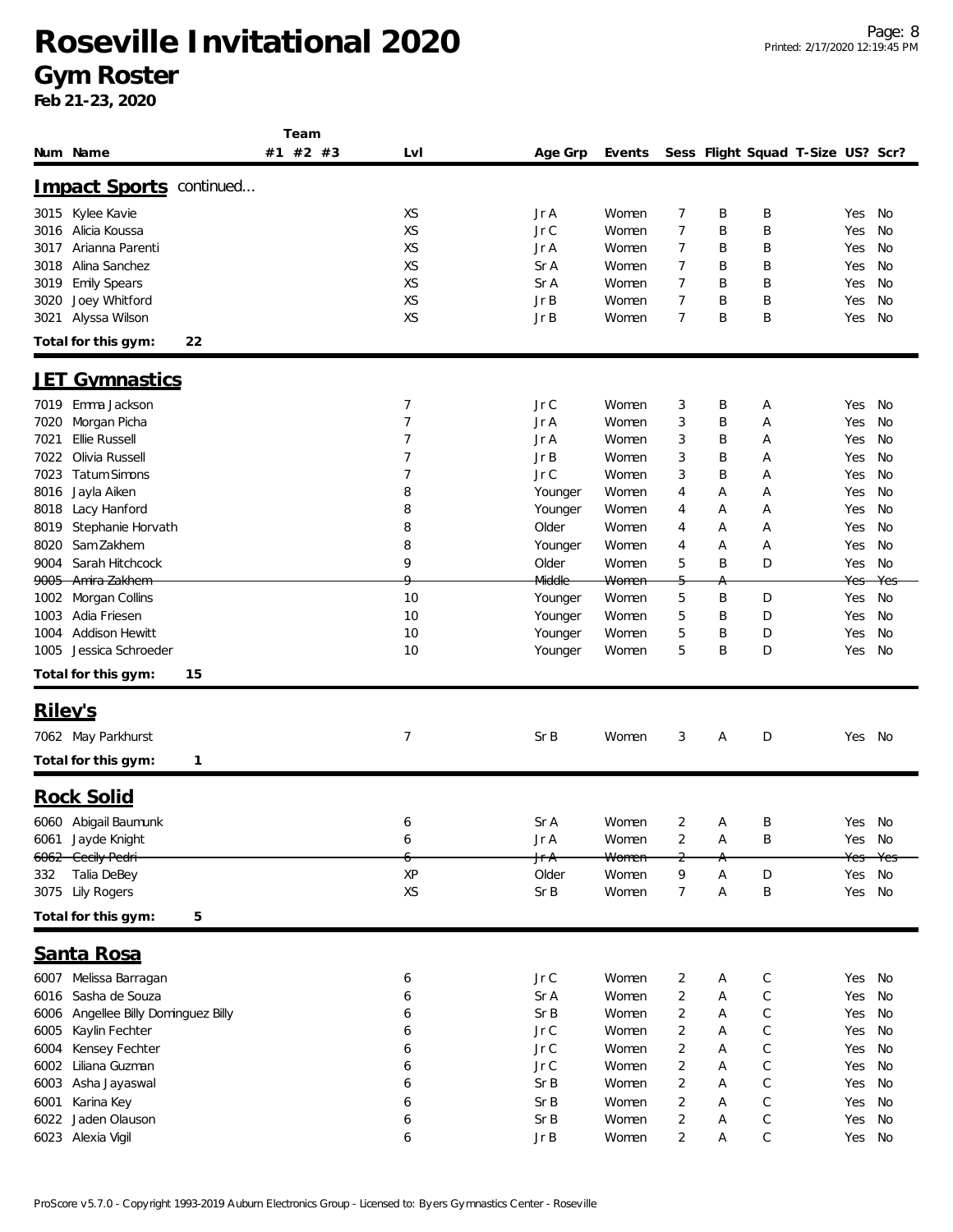|               |                          | Team     |     |                  |        |                |   |              |                                   |     |     |
|---------------|--------------------------|----------|-----|------------------|--------|----------------|---|--------------|-----------------------------------|-----|-----|
| Num Name      |                          | #1 #2 #3 | Lvl | Age Grp          | Events |                |   |              | Sess Flight Squad T-Size US? Scr? |     |     |
|               |                          |          |     |                  |        |                |   |              |                                   |     |     |
|               | Santa Rosa continued     |          |     |                  |        |                |   |              |                                   |     |     |
| 7002          | Kyleiah Cantiberos-Igaya |          | 7   | Jr C             | Women  | 3              | Α | $\mathsf C$  |                                   | Yes | No  |
| 7001          | Carlyana Kwong           |          | 7   | Sr A             | Women  | 3              | Α | $\mathsf C$  |                                   | Yes | No  |
| 7018          | Adelia Occhipinti        |          | 7   | Jr A             | Women  | 3              | Α | $\mathsf{C}$ |                                   | Yes | No  |
| 8005          | Sophie Bodeen            |          | 8   | Middle           | Women  | 4              | Α | D            |                                   | Yes | No  |
| 8004          | Kailey Carnation         |          | 8   | Older            | Women  | 4              | Α | D            |                                   | Yes | No  |
| 8003          | Katie Chavez             |          | 8   | Older            | Women  | 4              | Α | D            |                                   | Yes | No  |
| 8002          | Jenny Fetzer             |          | 8   | Older            | Women  | 4              | Α | D            |                                   | Yes | No  |
| 8001          | Taylor Gandy             |          | 8   | Older            | Women  | 4              | Α | D            |                                   | Yes | No  |
| 8017          | Mackenzie Lynn           |          | 8   | Middle           | Women  | 4              | Α | D            |                                   | Yes | No  |
| 1001          | Christine Wong           |          | 10  | Older            | Women  | 5              | Α | B            |                                   | Yes | No  |
|               | Total for this gym:      | 20       |     |                  |        |                |   |              |                                   |     |     |
| <u>TEC</u>    |                          |          |     |                  |        |                |   |              |                                   |     |     |
| 6063          | Maya Rodriquez           |          | 6   | Jr A             | Women  | 2              | Α | D            |                                   | Yes | No  |
| 7060          | Chloe Stansbury          |          | 7   | Sr A             | Women  | 3              | Β | Α            |                                   | Yes | No  |
| 7061          | Audrina Williamson       |          | 7   | Jr B             | Women  | 3              | Β | Α            |                                   | Yes | No  |
| 2081          | Kennedy Brown            |          | XB  | Jr B             | Women  | 6              | Α | B            |                                   | Yes | No  |
| 2082          | Danielle Johnson         |          | XB  | Jr A             | Women  | 6              | Α | Β            |                                   | Yes | No  |
| 4047          | Noelia Calvillo          |          | XG  | Jr A             | Women  | 8              | Α | C            |                                   | Yes | No  |
| 4048          | Lana Cederlof            |          | XG  | Sr A             | Women  | 8              | Α | $\mathsf{C}$ |                                   | Yes | No  |
| 4049          | Addison Massetti         |          | XG  | Jr A             | Women  | 8              | Α | $\mathsf C$  |                                   | Yes | No  |
| 4050          | Marina Sanchez           |          | XG  | Sr B             | Women  | 8              | Α | $\mathsf{C}$ |                                   | Yes | No  |
| 333           | Jayden Berry             |          | XP  | Middle           | Women  | 9              | Α | Β            |                                   | Yes | No  |
| 334           | Gianna Farinelli         |          | XP  | Older            | Women  | 9              | Α | B            |                                   | Yes | No  |
| 335           | Sarah Guillen            |          | XP  | Younger          | Women  | 9              | A | Β            |                                   | Yes | No  |
| 336           | Jaida Sambueso           |          | XP  | Middle           | Women  | 9              | Α | B            |                                   | Yes | No  |
| 337           | Skyla Spraggins          |          | ХP  | Middle           | Women  | 9.             | А |              |                                   | Yes | Ye: |
| 3076          | Sophia Bandy             |          | XS  | Jr A             | Women  | 7              | Α | D            |                                   | Yes | No  |
| 3077          | Kamryn Berry             |          | XS  | Sr A             | Women  | 7              | Α | D            |                                   | Yes | No  |
| 3078          | Clara Cosyns             |          | XS  | Jr C             | Women  | 7              | Α | D            |                                   | Yes | No  |
| 3079          | Aubrianna Fraga          |          | XS  | Jr B             | Women  | 7              | Α | D            |                                   | Yes | No  |
| 3080          | Marley Hernandez         |          | XS  | Jr C             | Women  | 7              | Α | D            |                                   | Yes | No  |
| 3081          | Nadine Huerta            |          | XS  | Sr A             | Women  | 7              | Α | D            |                                   | Yes | No  |
| 3082          | Adisyn Korte             |          | XS  | Jr C             | Women  | $\overline{7}$ | Α | D            |                                   | Yes | No  |
| 3083          | Breanna Ortiz            |          | XS  | Jr C             | Women  |                | Α | D            |                                   | Yes | No  |
| 3084          | Lexie Trevino            |          | XS  | Jr C             | Women  |                | A | D            |                                   | Yes | No  |
|               | 3085 Victoria Viveros    |          | XS  | Jr B             | Women  | 7              | Α | D            |                                   | Yes | No  |
|               | Total for this gym:      | 24       |     |                  |        |                |   |              |                                   |     |     |
|               |                          |          |     |                  |        |                |   |              |                                   |     |     |
| <u>Thrive</u> |                          |          |     |                  |        |                |   |              |                                   |     |     |
| 6011          | Elle Cohen               |          | 6   | Sr B             | Women  | 2              | B | D            |                                   | Yes | No  |
| 6009          | Lillian Kascha-Hare      |          | 6   | JrB              | Women  | $\overline{2}$ | Β | D            |                                   | Yes | No  |
|               | 6008 Sachiko Zemke       |          | 6   | Sr A             | Women  | 2              | Β | D            |                                   | Yes | No  |
|               | 8009 Arava Cherbinsky    |          |     | <del>Older</del> | Women  |                | Α |              |                                   | Yes | Yes |
|               | 8008 Julie Jarboe        |          | 8   | Older            | Women  | 4              | Α | C            |                                   | Yes | No  |
| 8007          | Erika Matthews           |          | 8   | Older            | Women  | 4              | Α | $\mathsf C$  |                                   | Yes | No  |
| 8006          | Kiana McCrea             |          | 8   | Older            | Women  | 4              | Α | C            |                                   | Yes | No  |
| 1000          | Bella Winslow            |          | 10  | Older            | Women  | 5              | Β | D            |                                   | Yes | No  |
|               | Total for this gym:      | 8        |     |                  |        |                |   |              |                                   |     |     |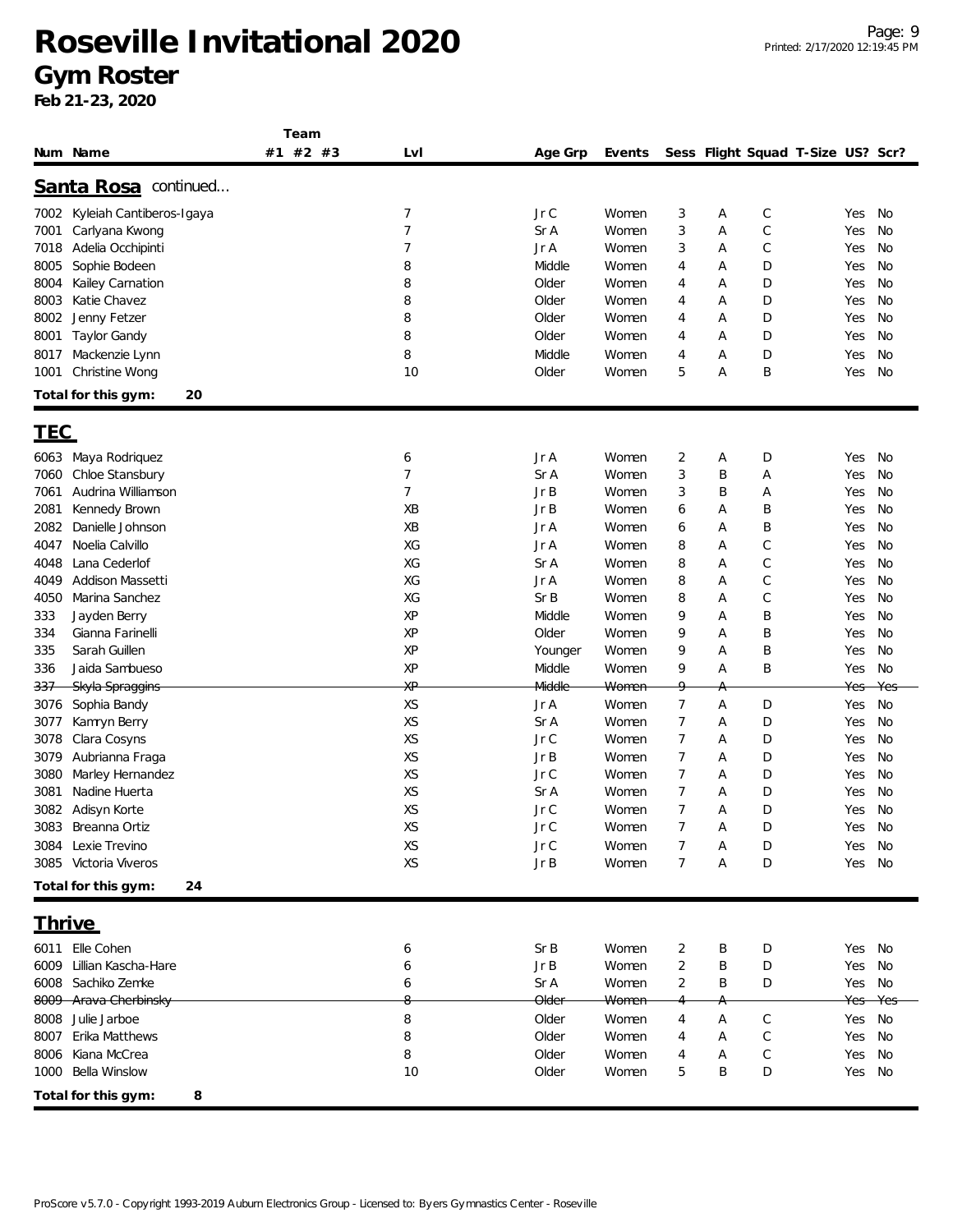#### **Gym Roster**

|      |                           | Team     |                |         |        |   |   |   |                                   |    |
|------|---------------------------|----------|----------------|---------|--------|---|---|---|-----------------------------------|----|
|      | Num Name                  | #1 #2 #3 | Lvl            | Age Grp | Events |   |   |   | Sess Flight Squad T-Size US? Scr? |    |
|      | <u>USA Sports</u>         |          |                |         |        |   |   |   |                                   |    |
| 6039 | Kiara Martinez            |          | 6              | Jr B    | Women  | 2 | Α | Β | Yes                               | No |
| 6040 | Bella Sol Padilla         |          | 6              | Sr B    | Women  | 2 | Α | B | Yes                               | No |
| 6041 | Zara Ting-Tee             |          | 6              | Jr B    | Women  | 2 | Α | Β | Yes                               | No |
| 6042 | Hanne Vink                |          | 6              | Jr B    | Women  | 2 | Α | Β | Yes                               | No |
| 7048 | Claire Burke              |          | $\overline{7}$ | Sr B    | Women  | 3 | Β | D | Yes                               | No |
| 2060 | Emelia Campbell           |          | XB             | Sr B    | Women  | 6 | Β | C | Yes                               | No |
|      | Lina Maiwald              |          | XB             | Jr C    | Women  |   | Β |   |                                   | No |
| 2061 |                           |          |                |         |        | 6 |   | С | Yes                               |    |
| 2062 | Zoe Weilert               |          | XB             | Jr B    | Women  | 6 | Β | C | Yes                               | No |
| 106  | Hailey Wolsfeld           |          | XD             | All     | Women  | 9 | Α | С | Yes                               | No |
| 4035 | Jenny Lee                 |          | XG             | Jr B    | Women  | 8 | Α | Β | Yes                               | No |
| 4036 | Cali Marbry               |          | XG             | Sr B    | Women  | 8 | Α | B | Yes                               | No |
| 4037 | Laci Marbry               |          | XG             | Sr A    | Women  | 8 | Α | Β | Yes                               | No |
| 3057 | Olivia Dain               |          | XS             | Jr C    | Women  | 7 | Α | Α | Yes                               | No |
| 3058 | Emma Koehler              |          | XS             | JrB     | Women  | 7 | Α | Α | Yes                               | No |
| 3059 | Brianna Sanders           |          | XS             | Jr C    | Women  | 7 | Α | Α | Yes                               | No |
| 3060 | <b>Brooke Sanders</b>     |          | XS             | Sr B    | Women  | 7 | Α | Α | Yes                               | No |
| 3061 | Emma Williams             |          | XS             | Jr C    | Women  | 7 | Α | Α | Yes                               | No |
|      | 17<br>Total for this gym: |          |                |         |        |   |   |   |                                   |    |
|      | <u>V-Force</u>            |          |                |         |        |   |   |   |                                   |    |
| 6054 | Presleigh Azevedo         |          | 6              | Jr A    | Women  | 2 | B | Α | Yes                               | No |
| 6055 | Presley Backowski         |          | 6              | Jr A    | Women  | 2 | B | Α | Yes                               | No |
| 6056 | Ashlyn Brown              |          | 6              | Jr B    | Women  | 2 | Β | Α | Yes                               | No |
| 6057 | Penelope Lemker           |          | 6              | JrB     | Women  | 2 | Β | Α | Yes                               | No |
| 6058 | Maile McMahon             |          | 6              | Sr A    | Women  | 2 | Β | Α | Yes                               | No |
| 6059 | Bella Waag                |          | 6              | Sr A    | Women  | 2 | Β | Α | Yes                               | No |
|      |                           |          |                |         |        |   |   |   |                                   |    |
| 7054 | Baylee Ashjian            |          | 7              | $JrA$   | Women  | 3 | Β | D | Yes                               | No |
| 7055 | Brynlee Ashjian           |          | 7              | Sr A    | Women  | 3 | Β | D | Yes                               | No |
| 7056 | Giana Brock               |          | 7              | Jr A    | Women  | 3 | Β | D | Yes                               | No |
| 7057 | Elli Garcia               |          | 7              | Jr B    | Women  | 3 | Β | D | Yes                               | No |
| 7058 | Kamryn Hosoda             |          | 7              | Jr A    | Women  | 3 | Β | D | Yes                               | No |
| 7059 | Sofia Manzano             |          | 7              | Jr C    | Women  | 3 | Β | D | Yes                               | No |
| 8041 | Ava Bushnell              |          | 8              | Younger | Women  | 4 | Β | Β | Yes                               | No |
|      | 8042 Sage Coe             |          | 8              | Younger | Women  | 4 | Β | B | Yes                               | No |
| 8043 | Reagan Wilkins            |          | 8              | Older   | Women  | 4 | Β | Β | Yes                               | No |
| 9033 | Brooklynn Ashjian         |          | 9              | Younger | Women  | 5 | Α | Α | Yes                               | No |
| 9034 | Ky Coilton                |          | 9              | Younger | Women  | 5 | Α | Α | Yes                               | No |
| 1022 | Athena Jones              |          | 10             | Younger | Women  | 5 | Α | Α | Yes                               | No |
| 1023 | Makayla McMahon           |          | 10             | Older   | Women  | 5 | Α | Α | Yes                               | No |
| 2063 | Hailey Brandon            |          | XB             | Sr B    | Women  | 6 | Α | Α | Yes                               | No |
| 2064 | Sophia Dye                |          | XB             | Sr B    | Women  | 6 | Α | Α | Yes                               | No |
| 2065 | Savannah Fillebrown       |          | XB             | Jr A    | Women  | 6 | Α | Α | Yes                               | No |
| 2066 | Ella Goldfarb             |          | XB             | Sr A    | Women  | 6 | Α | Α | Yes                               | No |
| 2067 | Morgan Gulley             |          | XB             | Jr B    | Women  | 6 | Α | Α | Yes                               | No |
| 2068 | Hudsen Hammrich           |          | XB             | $JrC$   | Women  | 6 | Α | Α | Yes                               | No |
| 2069 | Chloe Hart                |          | XB             | $JrC$   | Women  | 6 | Α | Α | Yes                               | No |
| 2070 | Tedi Kelejian             |          | XB             | Jr A    | Women  | 6 | Α | Α | Yes                               | No |
| 2071 | Katelyn Lievre            |          | XB             | Jr B    | Women  | 6 | Α | Α | Yes                               | No |
| 2072 | Eden Miranda              |          | XB             | JrB     | Women  | 6 | Α | D | Yes                               | No |
| 2073 | Ava Musson                |          | XB             | Sr B    | Women  | 6 | Α | D | Yes                               | No |
| 2074 | Ela Ozder                 |          | XB             | $JrC$   | Women  | 6 | Α | D | Yes                               | No |
| 2075 | Isabelle Rodriguez        |          | XB             | Jr A    | Women  | 6 | Α | D | Yes                               | No |
|      |                           |          |                |         |        |   |   |   |                                   |    |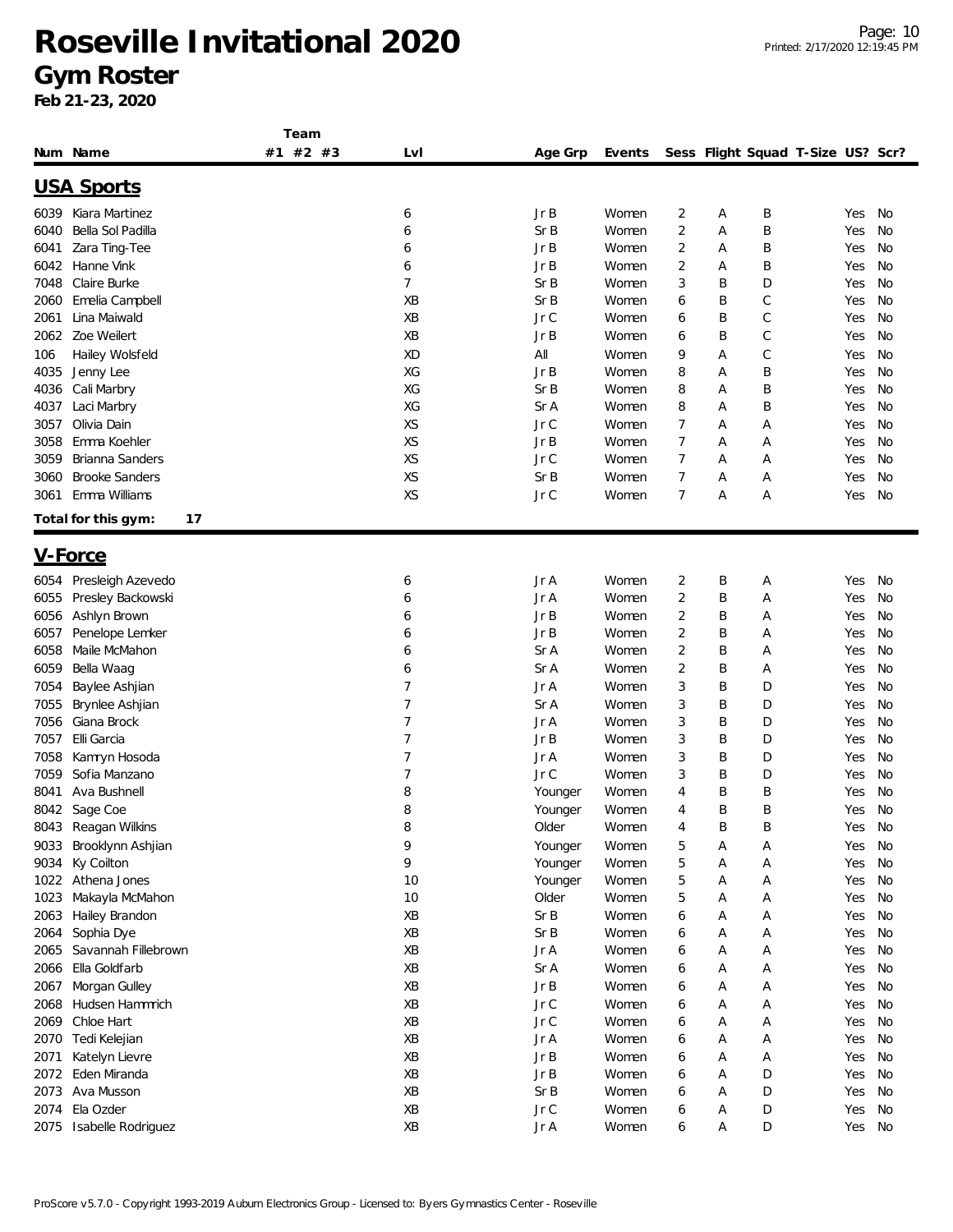|      |                           | Team     |     |         |        |                |   |                                   |     |    |
|------|---------------------------|----------|-----|---------|--------|----------------|---|-----------------------------------|-----|----|
|      | Num Name                  | #1 #2 #3 | LvI | Age Grp | Events |                |   | Sess Flight Squad T-Size US? Scr? |     |    |
|      | V-Force continued         |          |     |         |        |                |   |                                   |     |    |
|      |                           |          |     |         |        |                |   |                                   |     |    |
| 2076 | Liliana Shockley          |          | ХB  | Jr A    | Women  | 6              | Α | D                                 | Yes | No |
| 2077 | Alannah Swain             |          | XB  | Jr C    | Women  | 6              | Α | D                                 | Yes | No |
| 2078 | Eliya Taylor              |          | XB  | Sr A    | Women  | 6              | Α | D                                 | Yes | No |
| 2079 | Elona Taylor              |          | XB  | Jr B    | Women  | 6              | Α | D                                 | Yes | No |
| 2080 | Karlie Tuller             |          | ΧB  | Jr B    | Women  | 6              | Α | D                                 | Yes | No |
| 107  | Jersey Frost              |          | XD  | All     | Women  | 9              | B | Β                                 | Yes | No |
| 4038 | Jaelyn Ayala              |          | XG  | SrB     | Women  | 8              | B | D                                 | Yes | No |
| 4039 | Hannah Chandler           |          | XG  | Jr B    | Women  | 8              | B | D                                 | Yes | No |
| 4040 | Emma Del Toro             |          | XG  | Sr A    | Women  | 8              | B | D                                 | Yes | No |
| 4041 | Enola Garcia              |          | XG  | Sr B    | Women  | 8              | B | D                                 | Yes | No |
| 4042 | Claire Ivey               |          | XG  | Jr A    | Women  | 8              | B | D                                 | Yes | No |
| 4043 | Brooke Jackson            |          | XG  | Jr B    | Women  | 8              | B | D                                 | Yes | No |
| 4044 | Xambria Pierro            |          | XG  | Jr A    | Women  | 8              | B | D                                 | Yes | No |
| 4045 | Makena Sacks              |          | XG  | Sr A    | Women  | 8              | B | D                                 | Yes | No |
| 4046 | Hayden Van Alen           |          | XG  | Jr A    | Women  | 8              | B | D                                 | Yes | No |
| 319  | Ava Arguijo               |          | XP  | Younger | Women  | 9              | B | Β                                 | Yes | No |
| 320  | Sienna Bajada             |          | XP  | Older   | Women  | 9              | B | Β                                 | Yes | No |
| 321  | Ren Baker                 |          | XP  | Middle  | Women  | 9              | B | Β                                 | Yes | No |
| 322  | Marlee Bird               |          | ΧP  | Younger | Women  | 9              | B | Β                                 | Yes | No |
| 323  | Jadyn DeRuiter            |          | XP  | Younger | Women  | 9              | B | Β                                 | Yes | No |
| 324  | Ryen Hammrich             |          | XP  | Younger | Women  | 9              | B | Β                                 | Yes | No |
| 325  |                           |          | XP  |         | Women  | 9              | B | D                                 | Yes | No |
|      | Kyla Kelly                |          | XP  | Younger |        |                |   |                                   |     |    |
| 326  | Jayde Khalatyan           |          |     | Older   | Women  | 9              | B | D                                 | Yes | No |
| 327  | Lilly Lemker              |          | XP  | Middle  | Women  | 9              | B | D                                 | Yes | No |
| 328  | Ocean Maldonado           |          | XP  | Older   | Women  | 9              | B | D                                 | Yes | No |
| 329  | Ryken Valencia            |          | ΧP  | Older   | Women  | 9              | B | D                                 | Yes | No |
| 330  | Landynn Wilkes            |          | ΧP  | Younger | Women  | 9              | B | D                                 | Yes | No |
| 331  | PJ Williams               |          | ΧP  | Younger | Women  | 9              | B | D                                 | Yes | No |
| 3074 | Vienna de la Cruz         |          | XS  | Jr A    | Women  | 7              | B | D                                 | Yes | No |
| 3062 | Julieana Fino             |          | XS  | Sr B    | Women  | 7              | B | D                                 | Yes | No |
| 3063 | Paisley Gorans            |          | XS  | Jr B    | Women  | 7              | B | D                                 | Yes | No |
| 3064 | Cherish Kieffer           |          | XS  | Jr A    | Women  | 7              | B | D                                 | Yes | No |
| 3065 | Andee McQuay              |          | XS  | Jr B    | Women  | 7              | Β | D                                 | Yes | No |
| 3066 | Addison Moz               |          | XS  | Jr A    | Women  | 7              | B | D                                 | Yes | No |
|      | 3067 Sophie Neal          |          | XS  | Jr A    | Women  | $\overline{7}$ | B | Α                                 | Yes | No |
| 3068 | Bailey Paulson            |          | XS  | Sr A    | Women  |                | B | A                                 | Yes | No |
| 3069 | Hannah Rodriguez          |          | XS  | Jr A    | Women  | 7              | Β | Α                                 | Yes | No |
| 3070 | Colette Sutton            |          | XS  | Jr A    | Women  | 7              | B | Α                                 | Yes | No |
| 3071 | Nancy Terkildsen          |          | XS  | Jr A    | Women  | 7              | B | Α                                 | Yes | No |
| 3072 | Paige Wedehase            |          | XS  | Sr B    | Women  | 7              | B | Α                                 | Yes | No |
| 3073 | Julia Williams            |          | XS  | JrB     | Women  | 7              | Β | Α                                 | Yes | No |
|      |                           |          |     |         |        |                |   |                                   |     |    |
|      | Total for this gym:<br>73 |          |     |         |        |                |   |                                   |     |    |
|      | <b>WCOGA</b>              |          |     |         |        |                |   |                                   |     |    |
| 101  | Charlotte Bicakci         |          | XD  | All     | Women  | 9              | Β | Α                                 | Yes | No |
| 102  | Erin DeLong               |          | XD  | All     | Women  | 9              | B | Α                                 | Yes | No |
| 103  | Isla Griston              |          | XD  | All     | Women  | 9              | Β | Α                                 | Yes | No |
| 104  | Lydia Muentz              |          | XD  | All     | Women  | 9              | B | Α                                 | Yes | No |
|      |                           |          |     |         |        |                |   |                                   |     |    |
| 105  | Hannah Wang               |          | XD  | All     | Women  | 9              | Β | Α                                 | Yes | No |
| 4026 | Georgia Brown             |          | XG  | Jr B    | Women  | 8              | Α | A                                 | Yes | No |
| 4027 | Cali Byrd                 |          | XG  | JrB     | Women  | 8              | А | Α                                 | Yes | No |
|      | 4028 Alyssa Doukas        |          | XG  | Jr B    | Women  | 8              | Α | Α                                 | Yes | No |